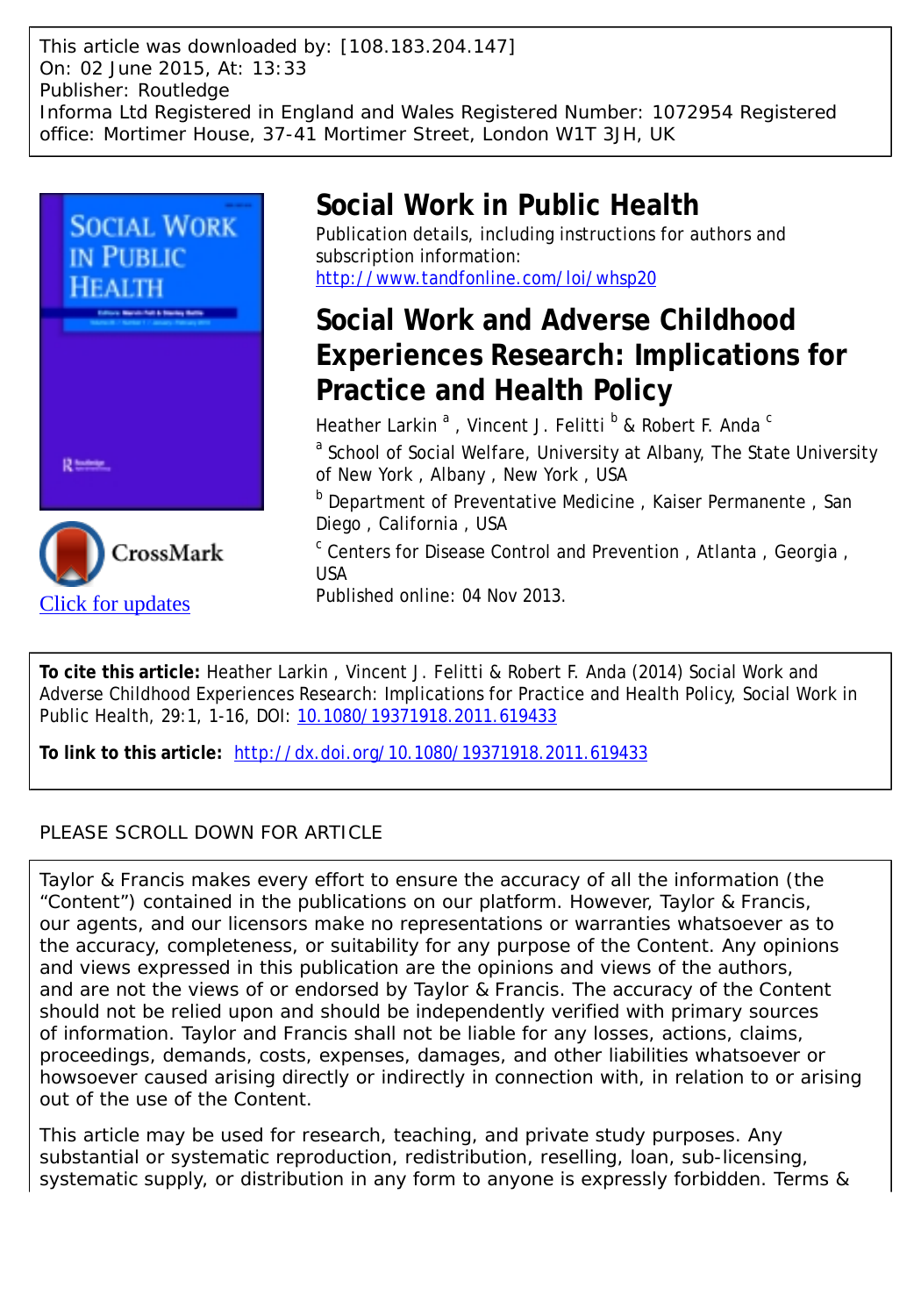Conditions of access and use can be found at [http://www.tandfonline.com/page/terms](http://www.tandfonline.com/page/terms-and-conditions)[and-conditions](http://www.tandfonline.com/page/terms-and-conditions)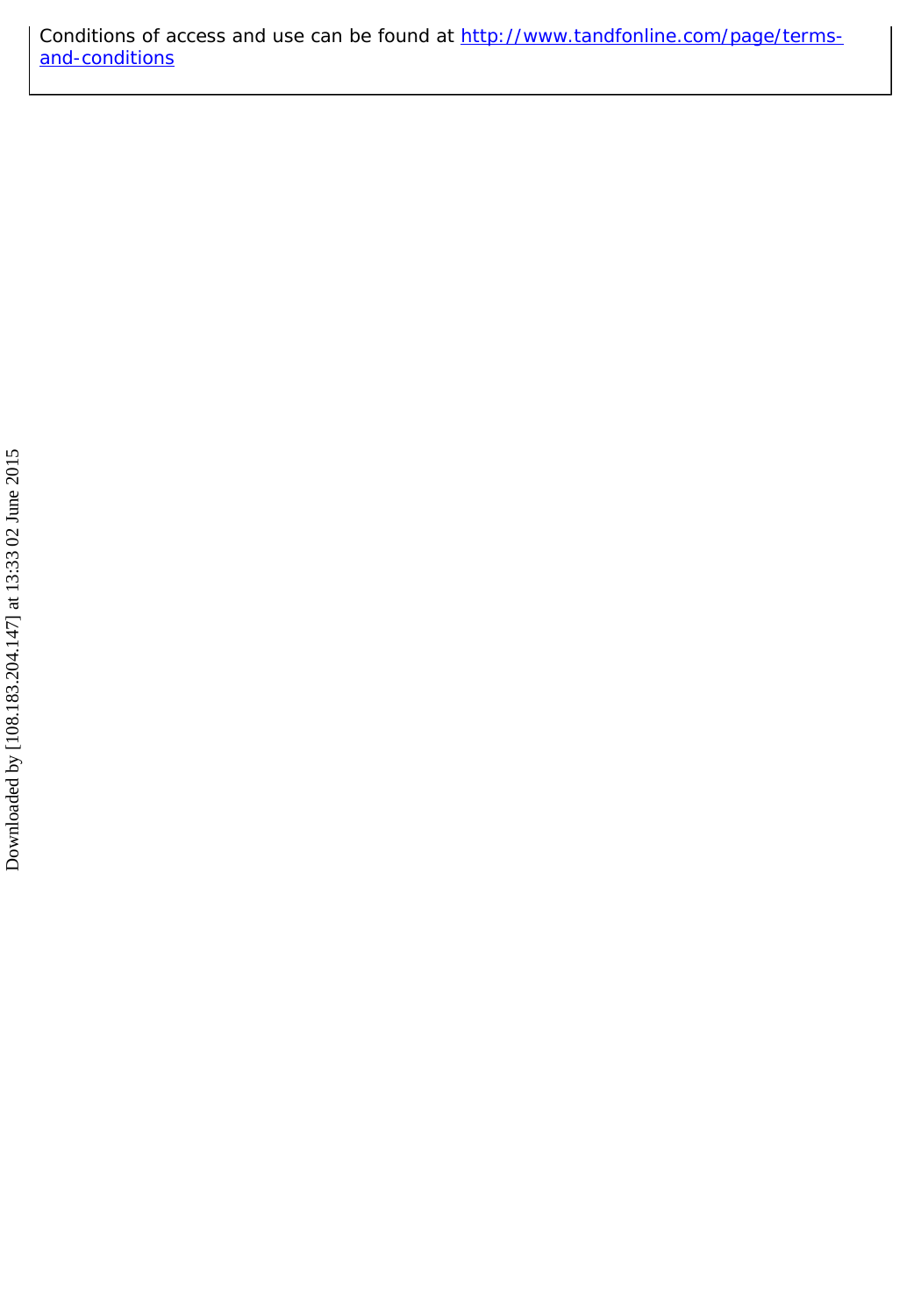# Social Work and Adverse Childhood Experiences Research: Implications for Practice and Health Policy

Heather Larkin

School of Social Welfare, University at Albany, The State University of New York, Albany, New York, USA

Vincent J. Felitti

Department of Preventative Medicine, Kaiser Permanente, San Diego, California, USA

#### Robert F. Anda

Centers for Disease Control and Prevention, Atlanta, Georgia, USA

Medical research on "adverse childhood experiences" (ACEs) reveals a compelling relationship between the extent of childhood adversity, adult health risk behaviors, and principal causes of death in the United States. This article provides a selective review of the ACE Study and related social science research to describe how effective social work practice that prevents ACEs and mobilizes resilience and recovery from childhood adversity could support the achievement of national health policy goals. This article applies a biopsychosocial perspective, with an emphasis on mind–body coping processes to demonstrate that social work responses to adverse childhood experiences may contribute to improvement in overall health. Consistent with this framework, the article sets forth prevention and intervention response strategies with individuals, families, communities, and the larger society. Economic research on human capital development is reviewed that suggests significant cost savings may result from effective implementation of these strategies.

Keywords: Health policy, prevention, intervention, family support, community development, mindbody, integrally informed

# INTRODUCTION

There is increasing interest in, and exploration of, the biopsychosocial susceptibilities and resiliencies contributing to both health and disease later in life. Recent medical research, known as the ACE Study, was developed to determine whether childhood events had long-term health consequences, which has important implications for Healthy People 2020 Policy planning, as well as for key social work roles in disease prevention. Kaiser Permanente, a large health maintenance organization, and the Centers for Disease Control partnered in 1994 on a large scale epidemiologic study of the relationship of adverse childhood experiences (ACEs) to adult health and social wellbeing throughout the lifespan. The ACE Study has found that "adverse childhood experiences"

Address correspondence to Heather Larkin, MSW, PhD, Assistant Professor, School of Social Welfare, University at Albany, The State University of New York, 135 Western Ave., Albany, NY 12222, USA. E-mail: hlarkin@albany.edu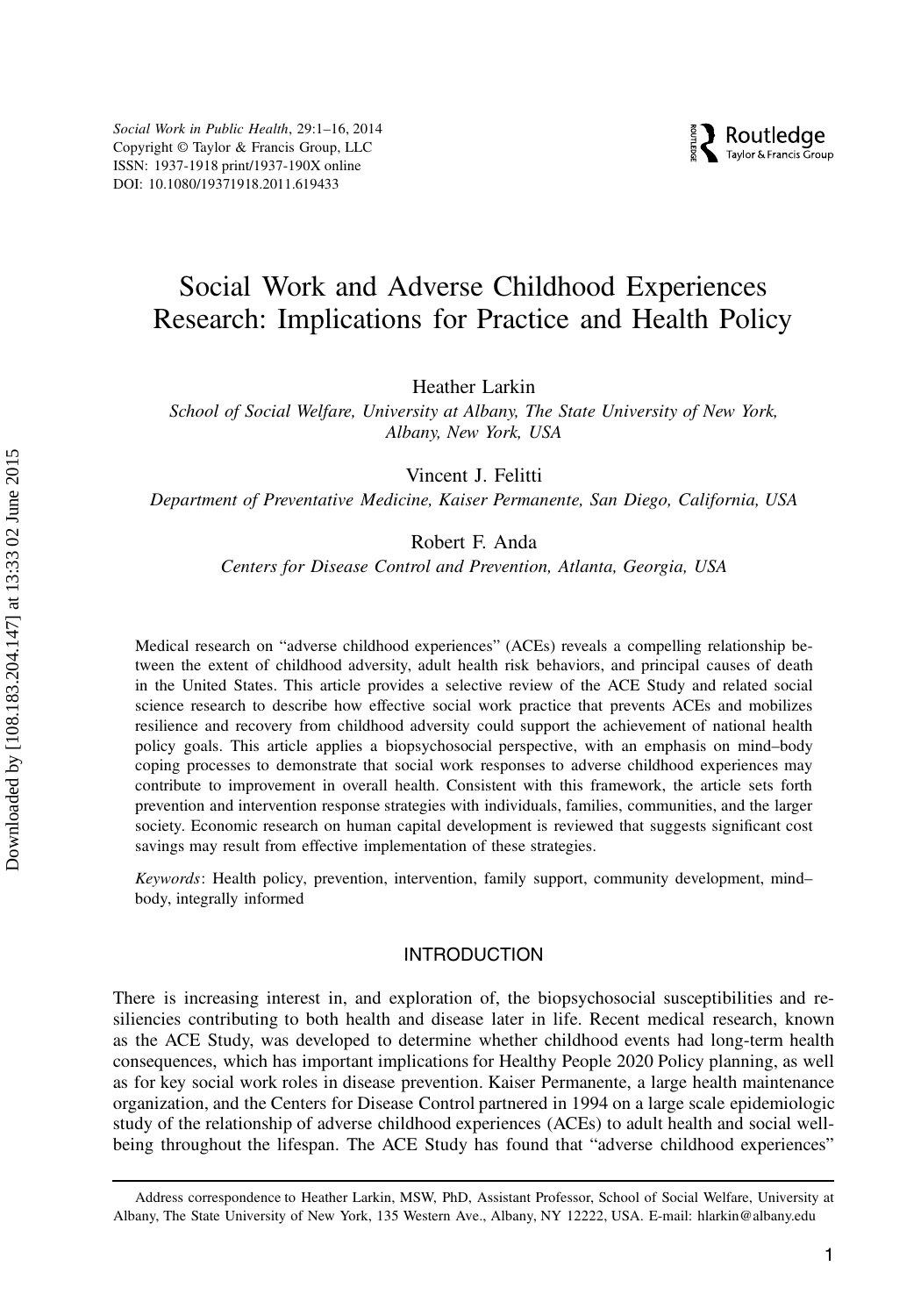(ACEs), defined by ten categories of abuse, neglect, and household dysfunction, are widespread, largely unrecognized, and play a decisive role in the overall health, well-being, and social function of the nation (Felitti et al., 1998).

ACE Study participants were self-selected members of Kaiser Permanente who visited a health clinic, seeking comprehensive medical evaluation for preventive purposes. Study participation was offered in two waves to 26,000 consecutive adult members undergoing medical examination. Agreement to participate was received from 17,421 (68%) who answered an additional questionnaire seeking information from childhood about ten categories of emotional abuse, physical abuse, neglect, and lack of support/closeness within the family of origin, sexual abuse by anyone, loss of a parent, witnessing domestic violence, or substance abuse, mental illness, or incarceration of a family member—all experienced prior to the age of 18 years of age. An ACE Score was created on a scale of 0–10, based on the number of categories (not incidents) experienced (Felitti et al., 1998). These categories are inter-related and linked to health risk behaviors and health problems (Dong, Anda, et al., 2004).

Retrospective reports of ACEs were associated with adult health risk behaviors and noninfectious causes of illness and death like heart disease, respiratory illness, and cancer (Brown et al., 2010; Dube et al., 2001; Felitti et al., 1998). ACE Score is correlated with ischemic heart disease (Dong, Giles, et al., 2004), chronic obstructive pulmonary disease (COPD) (Anda et al., 2008), lung cancer (Brown et al., 2010), and liver disease (Dong et al., 2003). Also, as ACE Score increases, this is connected to a greater likelihood of current smoking, sexual risk behaviors, teenage pregnancy, obesity, substance abuse, depression, suicide attempts, hallucinations, and multiple types of cancer (Anda et al., 1999; Chapman et al., 2004; Dong et al., 2003; Dube et al., 2002; Felitti et al., 1998; Whitfield et al., 2005). By considering the inter-relation and accumulation of risk categories, and the impact on overall health, the ACE Study enhances social science research.

We begin with a discussion of the biopsychosocial appreciation of human development in social work, including an overview of the stress and coping framework offered by Lazarus and Folkman (1984) which is further connected to health by adding the concept of allostasis and allostatic load (McEwen & Seeman, 2009). Next, we present a selective review of the effects of adverse childhood experiences documented in social science research. Social science research also demonstrates that protective factors can be enhanced to promote resilience and moderate high cost ACE outcomes. This knowledge base guides helpful prevention and intervention strategies with communities, families, and individuals. Economic research on human capital development suggests significant cost savings may result from effective implementation of these strategies. We propose that the ACE Study research findings call for a biopsychosocial understanding and response, which provides a blueprint for action to achieve Healthy People Policy goals. Policy advocacy implications and next steps are set forth.

# A BIOPSYCHOSOCIAL PERSPECTIVE

With a mission to serve the most vulnerable and promote societal well-being (National Association of Social Workers [NASW], 2008), social workers operate from a biopsychosocial perspective to resolve adversity. This perspective fosters an ability to simultaneously perceive the individual and the collective, appreciating that development and behaviors across the lifespan emerge within cultural and systemic contexts (Larkin, 2006, 2008). Mind-body coping processes, including the role of individual development and contextual resources, are presented here as particularly useful to a biopsychosocial understanding of adversity and recovery.

Numerous developmental scientists have studied different aspects of development, demonstrating the complexity of overall healthy developmental processes. Areas of development include,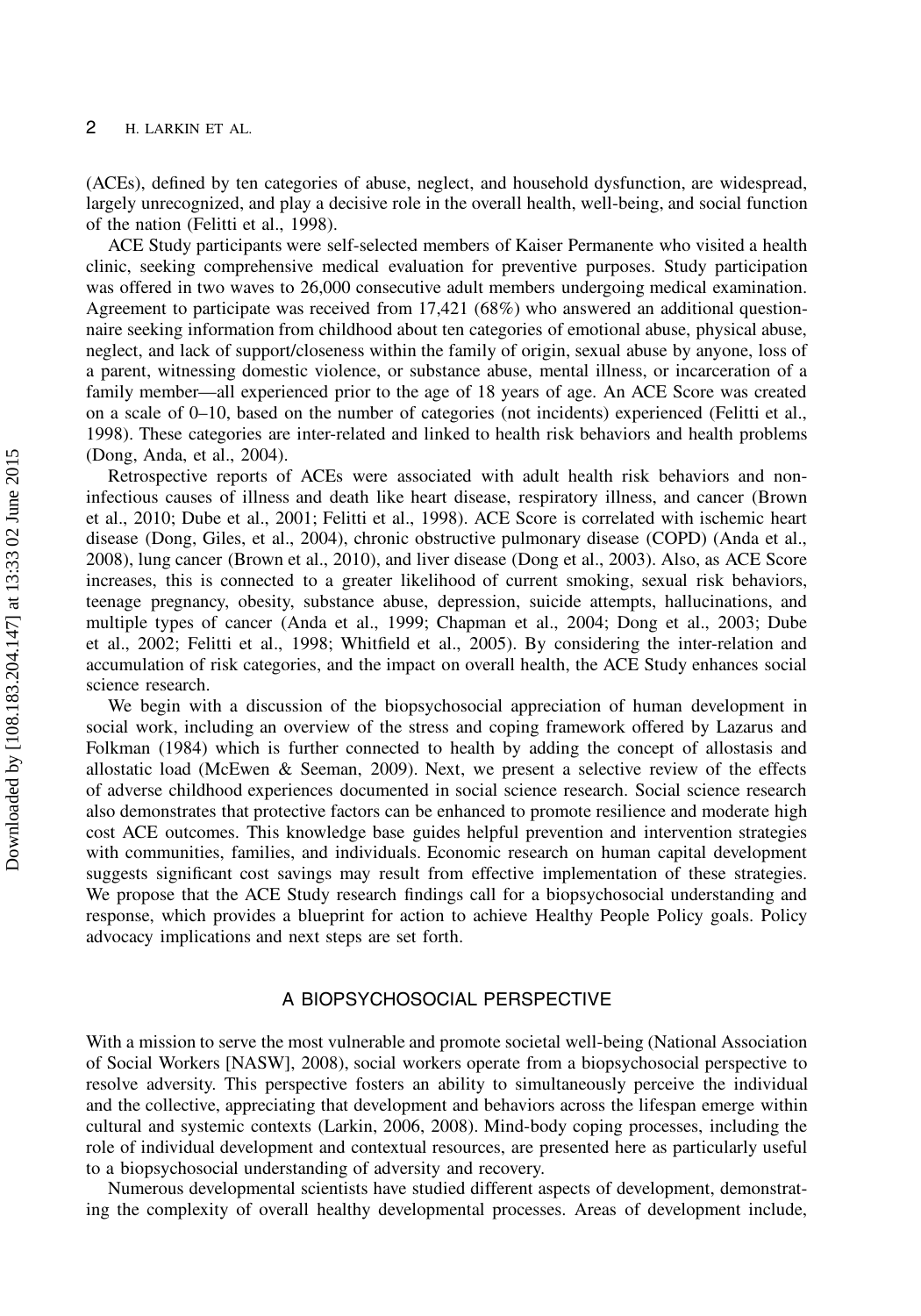but are not limited to, cognitive (Piaget, 1972), affective (Curry, 1986), social (Marshall & Fox, 2006), and behavioral (Olson & Sameroff, 2009). Developmental scientists describe the navigation of developmental stages, with each stage providing the foundation for the next. Recognizing that human development takes place within person–environment interactions (Larkin, 2006, 2008), Lazarus and Folkman's (1984) stress and coping framework supports consideration of the interface between possible stressors and developmental processes. For example, it appears that cognitive development is crucial to one's ability to manage stress. Within Lazarus and Folkman's stress and coping framework, the experience of stress arises out of a person–environment interaction when there is a divergence between a person's subjective assessment of the demands of an event and that person's subjective assessment of their own inner and outer resources available to meet the demands of the event. Both psychological and physiological responses occur, with cognitive appraisal and coping serving as two key mediating processes. Cognition plays an important role in discerning danger as well as labeling an event as a challenge or a threat, which influences a person's behavioral coping response to the event. If a person experiences an event as a challenge rather than a threat, and perceives adequate internal and external resources to meet the challenge, there is a greater likelihood of that person's ability to cope by either modifying their own emotional response to stress or by modifying the stressor itself (Lazarus & Folkman).

McEwen (1998) further points out that behavior, biology, and experiences all work together to influence the perception of stress. The body enacts a complex system of responses to changing internal and external conditions (McEwen & Seaman, 2009). Recognizing the ambiguity of the term "stress" in attempting to describe bodily coping responses to biopsychosocial challenges, and the need for an integrative view of collective influences on bodily health, Sterling and Eyer (1988) introduced the term "allostasis," which refers to the body's ongoing adaptive capacity, within the limits of bodily structures, to the changing environment (McEwen & Seaman, 2009).

When an event is assessed to be stressful by the brain, both behavioral and physiological courses of action are set in motion, which lead to allostasis as the body adapts to conditions. Early life stress, including neglect and abuse, can impact development and combines with genetic predisposition and other experiences, thereby contributing to unique personal variations in coping. While allostasis is a protective response that involves immediate adaptation to stress, the allostatic load associated with inadequate or prolonged allostatic response, the need to cope with numerous types of adverse events, or the inability to adapt, has a cost. When the body is continuously pressed to adapt to numerous adverse events, the stress mediators (such as growth and other hormones, amino acids and other tissue mediators, and adrenal steroids) that are typically adaptive can become chronically elevated or stop turning on and off properly. Not unexpectedly, allostatic load can thus lead to an increased likelihood of ongoing excessive physiological and behavioral reactions (Garland et al., 2011; McEwen & Seaman, 2009).

As the number of categories of adverse childhood experiences increases, each new type of risk to the body's allostatic system can potentially lead to excessive allostatic load and associated physiological and behavioral symptoms. Recognizing that young people seek environmental resources in an attempt to cope, the ACE researchers propose that substance abuse and other health risk behaviors may actually be attempts at coping when more adequate supports are unavailable. In this paradoxical way, public health *problems* are also seen as attempted personal *solutions* to problems buried in time and protected by shame and secrecy. As a result, public health policy geared only to treating the specific health outcome, or to changing health risk behaviors that are also coping mechanisms, falls short in effectiveness because it focuses on taking away an attempted solution that has well-recognized major long term risks and unacknowledged shortterm benefits. For example, people often continue to smoke even when public health policies make it difficult and even after the onset of smoking-related symptoms and illness (Edwards et al., 2007). Understanding the immediate psychoactive benefits of nicotine, as well as its major long-term risks, changing behavior may mean asking someone to give up their coping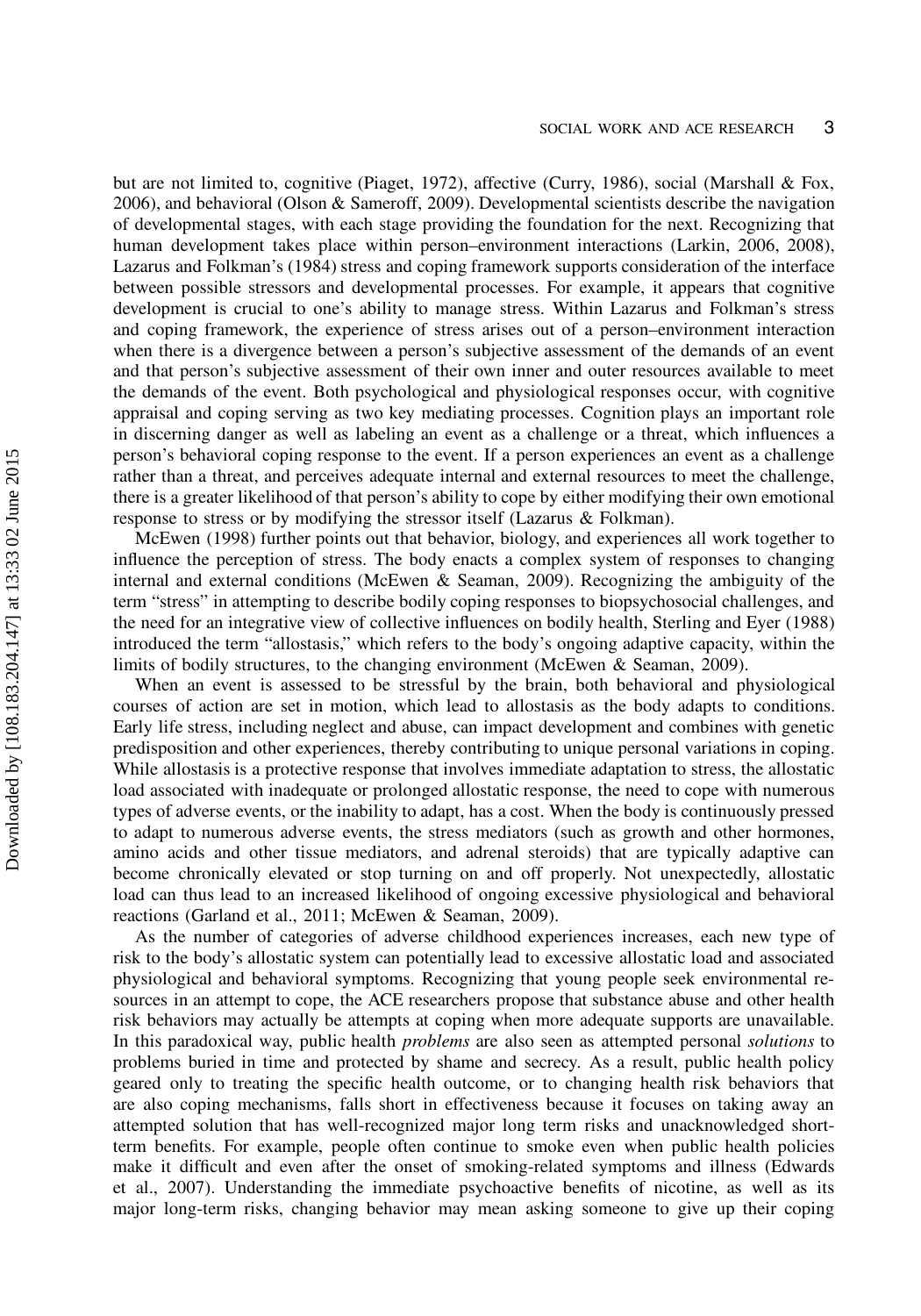mechanisms and immediate relief for a hazy, long-term goal of improving general health (Felitti et al., 1998).

Ideally, healthy development and coping would be facilitated within a context of societal wellbeing. Yet, when adverse childhood experiences are accompanied by family and cultural denial, or inadequate remedial response, individual development can be derailed, with resulting societal costs (Larkin & Records, 2007). Better knowledge of adverse childhood experiences and mind-body coping processes can inform policies to support families and individual development.

# HEALTHY PEOPLE POLICY

Current United States Health Policy is outlined in Healthy People 2010, a government statement of national health aims. Designed with the goals of increasing quality and years of healthy life and eliminating health disparities, Healthy People 2010 Policy identifies leading health indicators by which to gauge national health. These include "physical activity, overweight and obesity, tobacco use, substance abuse, responsible sexual behavior, mental health, injury and violence, environmental quality, immunization, and access to health care" (U.S. Department of Health and Human Services, 2013). Healthy People 2020 intends to mobilize cross-sector interdisciplinary partnerships to improve individual and collective health and place a stronger emphasis on the lifespan, connecting childhood experiences to later life health outcomes (U.S. Department of Health and Human Services, 2013). ACE research from the medical field, integrated with social science literature and social work knowledge, can provide a compelling foundation for addressing core issues that can prevent the costly health outcomes of concern to national policy.

# CORRELATES OF ACEs AND OUTCOMES

There is a long history of research, including in social work, on adverse effects of different kinds of child abuse and maltreatment, which bolster ACE Study findings. Numerous examples indicate that health problems are related to child abuse and the coping strategies people may adopt in response to child abuse (Fletcher, 2009; Kendall-Tackett, 2002; Springer, 2009; Springer et al., 2007). Selected examples are illustrative of the correlates between adversity earlier in life and overall health later in life.

Child abuse is connected to a greater likelihood of domestic violence for women (Afifi et al., 2009; Carlson et al., 2003; Ramos & Carlson, 2004), and women who have experienced abuse in both childhood and adulthood have poorer health, fewer social supports, and higher depression rates (Carlson et al., 2003; McNutt et al., 2002; Ramos et al., 2004; Weisbart et al., 2008). Among both men and women, prior child sexual abuse correlates with domestic violence, which is itself related to poor mental health outcomes (Afifi et al., 2009).

The experience of domestic violence is also a category of adverse childhood experience (Felitti et al., 1998), pointing to a possible intergenerational cycle of adversity. In fact, several social science studies demonstrate the intergenerational nature of abuse. As an example, Noll et al. (2009) found that mothers who have been abused are more apt to have dropped out of high school and to have experienced domestic violence, psychiatric problems, substance dependence, and obesity. Mothers with sexual abuse backgrounds were more likely to give birth as teenagers, with their children increasingly likely to have been born preterm and involved with child protective services (Noll et al.).

As the ACE Study demonstrates, cumulative risk can have a greater impact on overall health (Felitti et al., 1998). The experience of one risk can contribute to other risks, which also makes it more challenging for protective resources to mitigate the combination of risks and for a person to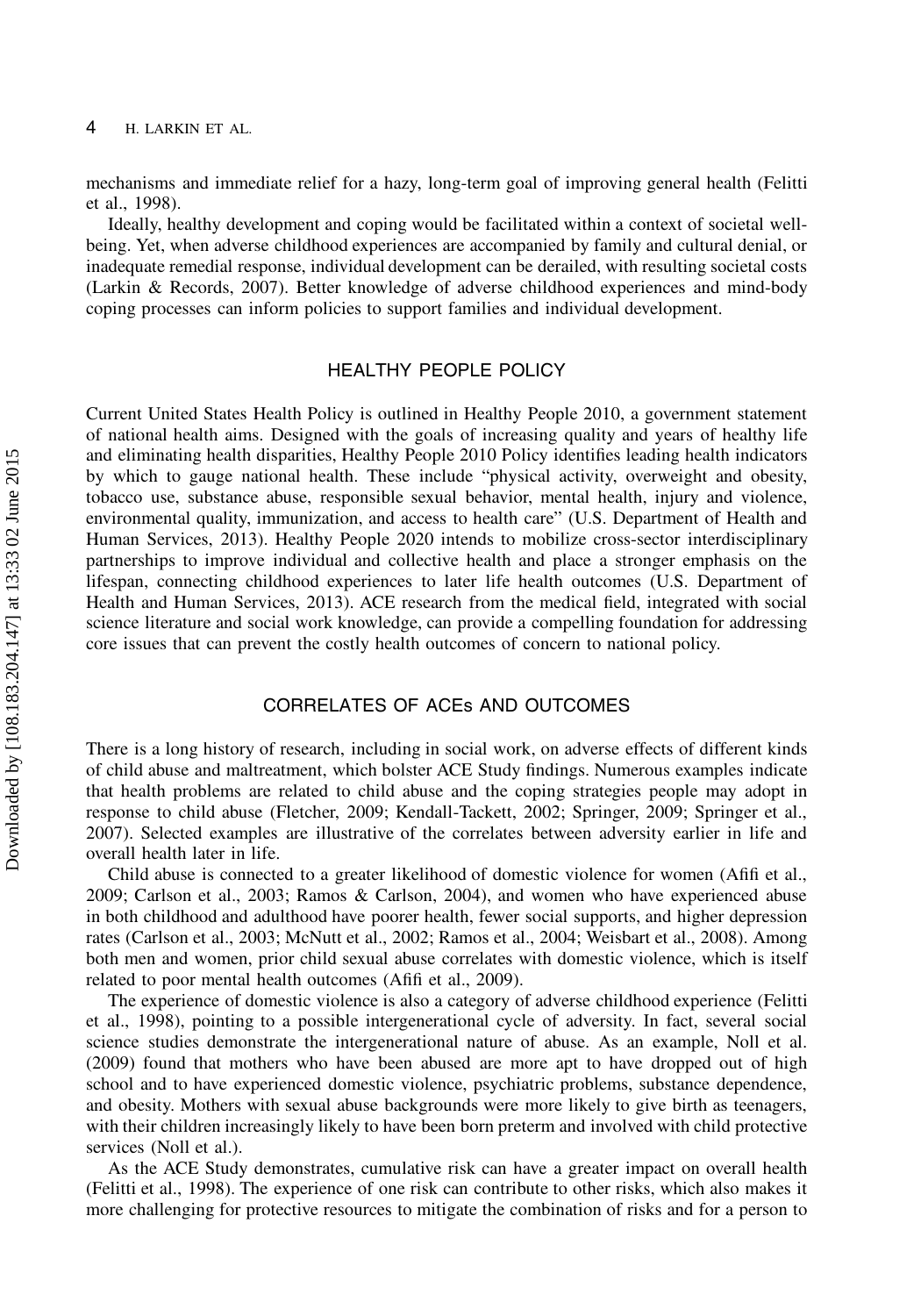recover from the combined risks. A large body of social science research demonstrates the way in which risks are cumulative and co-occur (Herrenkohl et al., 2008; C. Smith & Carlson, 1997). For example, child abuse is associated with youth runaway behavior, which is in turn correlated with later victimization as well as delinquency (Kim Jung et al., 2009). Child abuse has also been connected with juvenile arrest and violent delinquency (Lansford et al., 2007; Mersky & Reynolds, 2007).

The cost to the body's adaptive systems when faced with repeated categories of risk can lead to allostatic load and extreme behavioral and physiological reactions (McEwen & Seaman, 2009). In addition, when there is attentional bias toward threat, threat sensitization, and heightened stress reactivity, this can modify one's ability to engage in the cognitive appraisal process described by Lazarus and Folkman (1984) as important to coping. Multiple dangerous events may also appear to be a greater threat, unless there is also an appraisal of adequate inner and outer resources to respond to the events. A person's developmental capacity, along with other resources, influences one's experience of an event (Larkin, 2008; Larkin & Records, 2007). These mind-body processes, taking place across development within person-environment interactions, help to explain some of the correlations between early adversity and later life health challenges, as well as why the accumulation of risks can increase the likelihood of more risks.

Finkelhor (2009) utilizes data from the prospective Developmental Victimization Survey to demonstrate the way in which childhood adversity (including the experience of having emotional problems, living in an unsafe or disorganized and highly stressed family, and living in an unsafe community) is connected to adolescent risk behaviors, which are associated with a reduction in the adolescent's ability to guard against victimization and greater relational hostility (Cuevas et al., 2009; Finkelhor et al., 2007; M. K. Holt et al., 2007; Turner et al., 2006). The combined experience of child abuse and witnessing domestic violence is negatively related to adult selfesteem (Shen, 2009), though there are mixed results of the "double whammy" hypothesis that the combination of domestic violence and child abuse leads to worse outcomes (Silverman & Gelles, 2001). This likely speaks to the important role that other resources can play to mitigate adversity outcomes.

## Environmental Risks and Resources

It is clear that the mind and body are challenged by both inner and outer events and that healthy overall development contributes to the capacity to both cognitively and physiologically manage those events. Environmental contexts can support development through the provision of resources or hinder development through neighborhood risk, poverty, lack of access to resources, and oppression. Some of the mixed social science findings in regard to the outcomes related to these stressors likely result from the interplay of risk and resources. For example, poverty, oppression, or lack of services may not be cognitively assessed as a threat if other resources exist. Given the presence of protective factors, such as social networks or spiritual resources, development could be promoted even in the face of adversity.

Yet, there are some findings indicating that children living in poverty experience both greater risk and more negative outcomes related to child abuse than those with more socio-economic resources (Jonson-Reid et al., 2009). Depression and aggression among youth is associated with prior child abuse, while anger, anxiety, depression, and aggression are associated with observing violence in the home or neighborhood (Johnson et al., 2002). A longitudinal study of children and families at urban Baltimore pediatric clinics serving mostly African Americans with lowincome found that a combination of maltreatment and failure-to-thrive backgrounds in children were connected to greater problems with school and cognitive functioning (Kerr et al., 2000). Systemic risks such as poverty and oppression may be compounded, or moderated, by interpersonal relationships.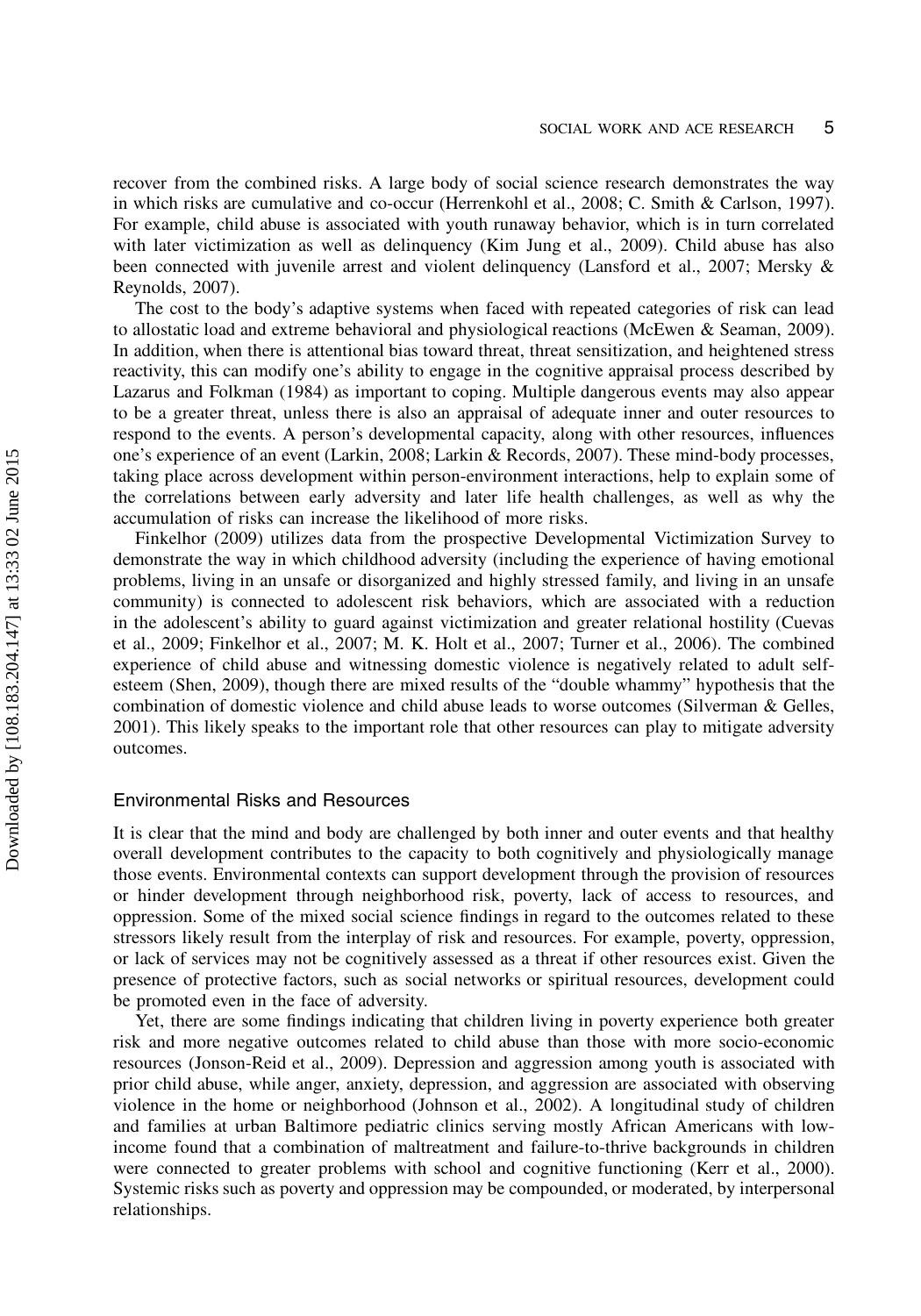### Relational Disruption and Adversity

The quality of interpersonal relationships provides an example of a mechanism through which adverse childhood experiences could lead to health risk outcomes (or which could serve as a protective factor to prevent the health risk outcomes). Frederick and Goddard (2008) found that adults with ACEs often had experienced weak social networks with volatile, and frequently violent, adult relationships (Frederick & Goddard). Among Latina adolescents, childhood abuse was associated with multiple substance abuse and anxiety about weight, with current relational attachments mediating the linkages. Bulimia and low social conformity have both been found to be associated with family disconnection, and poly-substance abuse has been associated with low adolescent social conformity (Hodson et al., 2006). This suggests a policy opportunity to provide resources in support of healthy social networks, an implication that is strengthened by social science research on the role of protective factors.

# CONSIDERATIONS TO ENHANCE PROTECTIVE FACTORS

S. Holt et al. (2008) point to relationships between child abuse and associated difficulties and domestic violence, while also noting numerous protective factors that can enhance people's resilience and influence later life outcomes. Furthermore, the social science literature suggests that preventing and treating child neglect requires comprehensive research, assessment, and treatment involving professionals across practice fields offering early intervention to at-risk families in school, medical, and other program settings. To raise awareness and move toward prevention of child neglect, it has been suggested that professionals work together with parents, community members, and policymakers (Tyler et al., 2006). These cross-sector partnerships are in keeping with Healthy People 2020 planning.

If ACEs are correlated with later life health risks, it follows that achievement of Healthy People policy goals requires implementation of effective ways to foster healthy development. Thus, it is important to take notice of both susceptibilities and protective factors to mobilize each child's resilience (Iwaniec et al., 2006). Resiliency research supports response strategies involving the cultivation of strengths to reduce outcomes such as depression, substance abuse, and health problems (Henderson, 2003).

Increasing protective factors can decrease risk for long-term psychological outcomes of abuse, neglect, and foster care placement (Anctil et al., 2007). Furthermore, while unstable foster care placements contribute to increased chances of adult mental illness, the experience of helpful foster parents in combination with mental health support is related to improved self-esteem (Anctil et al., 2007). Among people with severe abuse backgrounds, those with better social supports and higher self-esteem had better health outcomes than the rest; self-esteem was especially critical and strongly connected to health outcomes (Jonzon & Lindblad, 2006). The pervasiveness of ACEs can be lessened through the development of community-wide service structures that support healthy parenting through accessible culturally relevant effective interventions (M. R. Sanders et al., 2003a, 2003b). In these ways, there is a link between services enhancing protective resources and potential reduction of ACEs and associated health risks.

# SOCIAL WORK PREVENTION AND INTERVENTION

The biopsychosocial conceptual framework utilized in this article suggests that context plays a major role in healthy development, and the mind and body are simultaneously responding to both interior and exterior events, contributing to behavioral outcomes. Resources and support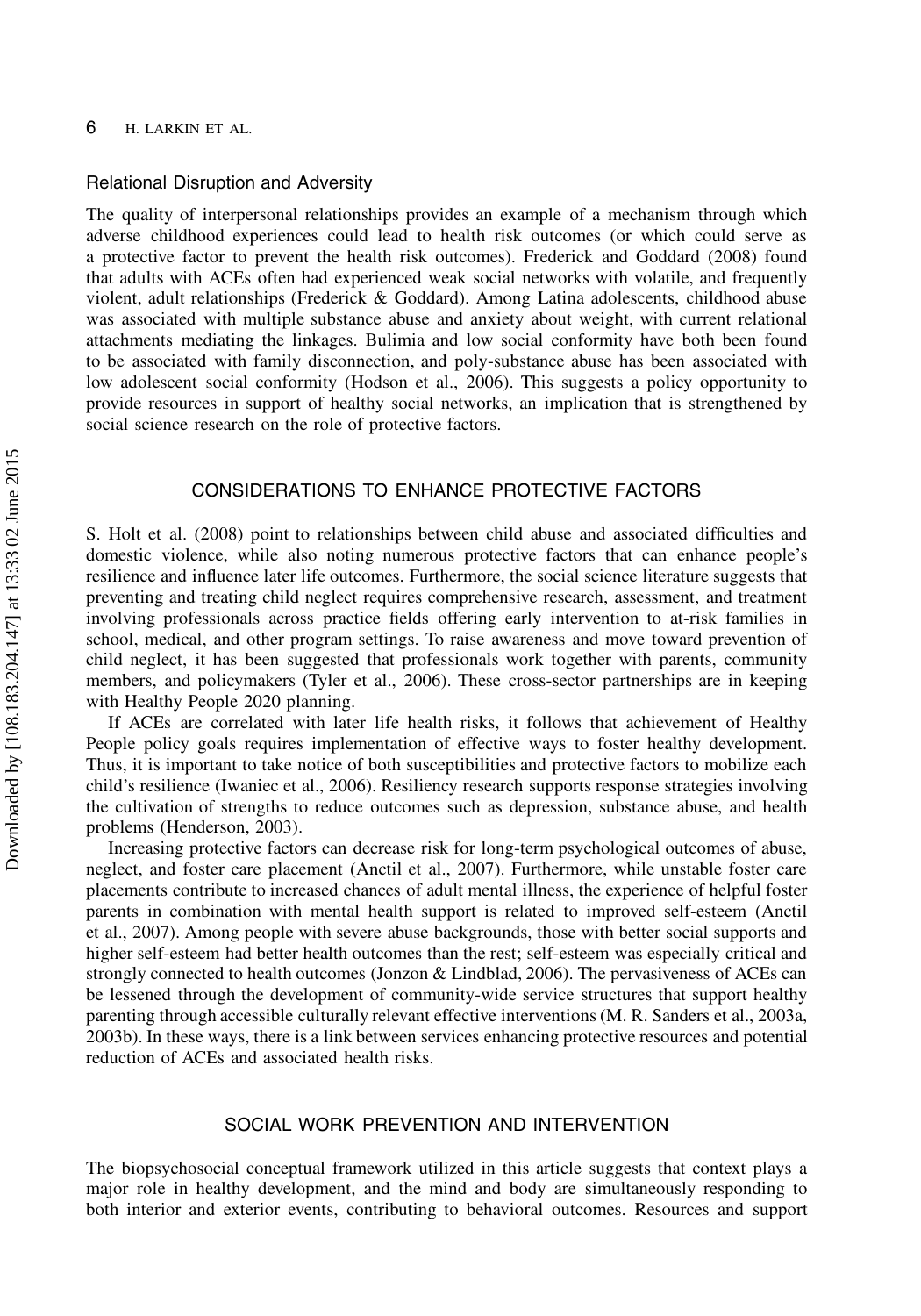may prevent adverse events in the first place and can play a role in both the cognitive appraisal process and the body's responses to various types of events, thereby contributing to healthy coping behaviors and physiological health. From a biopsychosocial perspective, it becomes clear that intervention with one family generation enhances the protective resources for the next generation, which might prevent intergenerational ACE transmission.

# Family Support

An emphasis on prevention and on supportive responses to child welfare concerns has fueled rising interest in family support programs (Walker, 2001), which have been found to improve child wellbeing and family functioning (Geeraert et al., 2004; R. Sanders & Roach, 2007). In fact, a variety of program types have contributed to positive outcomes for children and families (Dagenais et al., 2004), thus informing ACE response strategies. Access to integrated, multidisciplinary family support is important to assist disadvantaged families (Hardy & Darlington, 2008; Trask et al., 2005; Tyler et al., 2006; Window et al., 2004). Parental and family support networks, mentoring, and resource support can reduce stress and contribute to successful outcomes (Chaffin et al., 2001; Ireys et al., 2001; Kirk, 2003). Parenting improvements are affected by a combination of participant and program factors, and family support program characteristics can have an even stronger influence on high risk parents (Asscher et al., 2007). A school-based family support program known as Families and Schools Together (FAST) has led to increased adaptability and cohesion among families and declines in child behavioral challenges (Fischer, 2003). Behaviorallyoriented, group-based family support programs have been found successful, calling for further evaluation (Bunting, 2004).

Overcoming parenting challenges in a culturally relevant manner. The parents to whom support is offered, and their cultures and communities, possess capacities, knowledge, and experiences related to parenting. This is an important consideration when seeking to help parents prevent or address adversity in their children's lives. Effective parenting skills may be different depending upon a family and community's cultural background, making it important to provide culturally informed and community-based parenting education. For instance, low-income Mexican American families highlight social skills as much as kinesthetic or cognitive ability, and these social skills are important to successful functioning in their own culture. Therefore, family and local culture should be considered before introducing parenting strategies characteristic of the dominant culture (Delgado & Ford, 1998).

Weak or destructive parenting skills, that either give rise to ACEs or involve ineffective response to damaging experiences external to the family, have a variety of origins. These include, but are not limited to, the impacts of adverse earlier experiences operating in the lives of parents. For example, it might be the case that a parent with a substance abuse problem (a category of adverse experience for their child) has their own ACE background. This is consistent with an increasing recognition of the need to treat parental substance abuse problems in conjunction with child welfare involvement (Carlson, 2006; B. Smith & Mogro-Wilson, 2007).

ACE response also entails adequate support for parents of children with disabilities and improving access to services, particularly in poor communities. Parents are sometimes presented with problem behaviors or disabilities in their children for which they may not have the knowledge or social support to respond effectively to prevent adverse experiences for their children. Knowledge that adolescent delinquent behavior also affects parenting can help inform interventions and serve as an aid in actually engaging parents (Stern & Smith, 1999). Raising a child with a disability adds to parental stressors (T. B. Smith et al., 2001); grandparents may also be involved in the care of children with disabilities (Green, 2001). In working towards interventions with parents,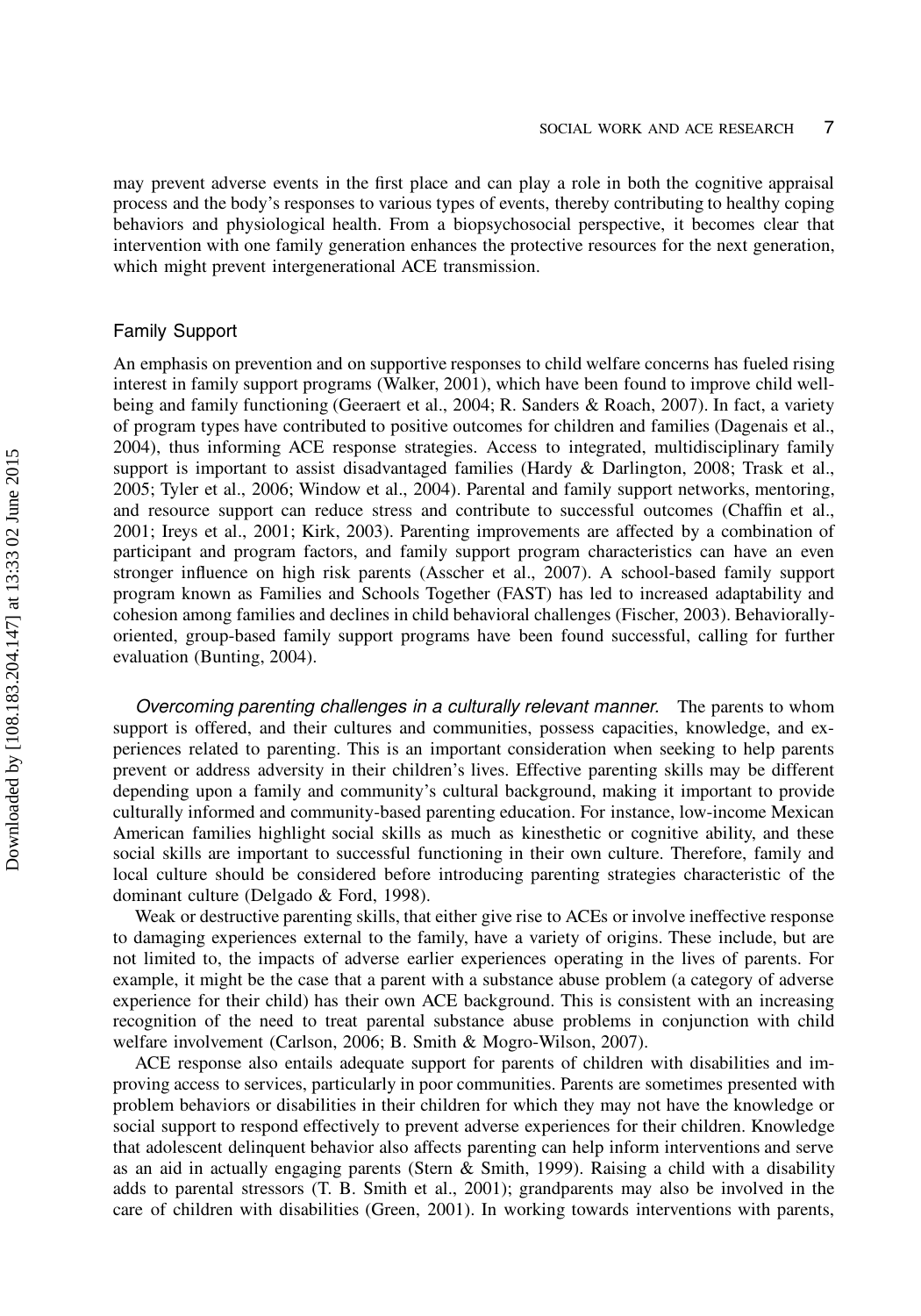a broad view that includes attention to the family social context and the provision of adequate supports is critical, requiring a community-based, streamlined continuum of care (Stern & Smith, 2002).

It is often the case that parents with their own ACE backgrounds are experiencing the additional impact of oppression and poverty, which contribute to stress and limit access to needed services for the family. In fact, minority health disparities are usually connected to these conditions (Copeland, 2005; Eiraldi et al., 2006; Gee et al., 2007). There are links between health and socioeconomic status of children and adolescents (Chen et al., 2006), and serious health problems are more common among children from low-income and minority families (Case & Paxson, 2006). It is also important to recognize bi-cultural challenges and engage in culturally sensitive service provision (Jones et al., 2007). Furthermore, many grandparents are raising their grandchildren, facing their own financial and health concerns; these stressors are further heightened in minority and low-income communities (Fuller-Thompson & Minkler, 2000). In order to effectively help with complex combinations of challenges, service system design can be enhanced and community awareness raised to support culturally competent parenting skills.

Service system transformation, community partnerships, and media. The service system can be transformed to support appropriate ACE responses. Integrative, family-centered and child-focused services foster partnerships with indigenous community leaders and families to identify needs and mobilize toward culturally competent ACE responses that will interrupt intergenerational patterns and promote effective and healthy parenting. This involves investing in families and communities and developing systems to support mutual aid (Briar-Lawson, 1998). There is also increased recognition of the need for trauma-informed service (Fallot & Harris, 2004; Finkelstein & Markoff, 2004). Logically, ACE response combines ACE outcome intervention with prevention-based programming offered through a variety of means—these are approaches in support of national health policy. For example, bonding to a healthy school environment is connected to reduced health risk behaviors as well as stronger social and academic skills (Catalano et al., 2004). In these ways, service systems could ideally facilitate community development and offer complementary prevention and intervention services within the local context.

In addition to direct service and community development, the media offers a relatively inexpensive opportunity to share effective educational strategies to improve parenting skills and social support for families (Bensley et al., 2004; Foster et al., 2008; M. R. Sanders et al., 2003b). MTV's 2002 HIV Prevention campaign provides an example of successful use of media that reached millions of young people, positively impacting HIV prevention beliefs and social norms (Geary et al., 2007). Raising awareness and increasing societal support are complementary to clinical interventions designed to support ACE survivors, many of whom may be parents.

Clinical interventions. There are many clinical interventions to directly serve individuals and families experiencing ACEs; some are more strongly supported by research at this time. The Substance Abuse and Mental Health Services Administration (SAMHSA) provides a useful guide to websites outlining evidence-based practices available at http://www.samhsa.gov/ ebpWebGuide/index.asp. One recognized evidence based practice for children, trauma-focused cognitive-behavioral therapy (TF-CBT) is being taught through live training, internet learning, and phone consultation (Cohen & Mannarino, 2008). Cultural modifications to TF-CBT, as well as structured psychotherapy for adolescents responding to chronic stress (SPARCS), and childparent psychotherapy (CPP), all established evidence-based clinical interventions, have been found helpful to minority young people in an Illinois foster care program (Weiner et al., 2009). The Centers for Disease Control (CDC) has highlighted the Positive Parenting Program (Triple P) as an effective ACE response (Valle et al., 2004), which has both decreased parenting problems and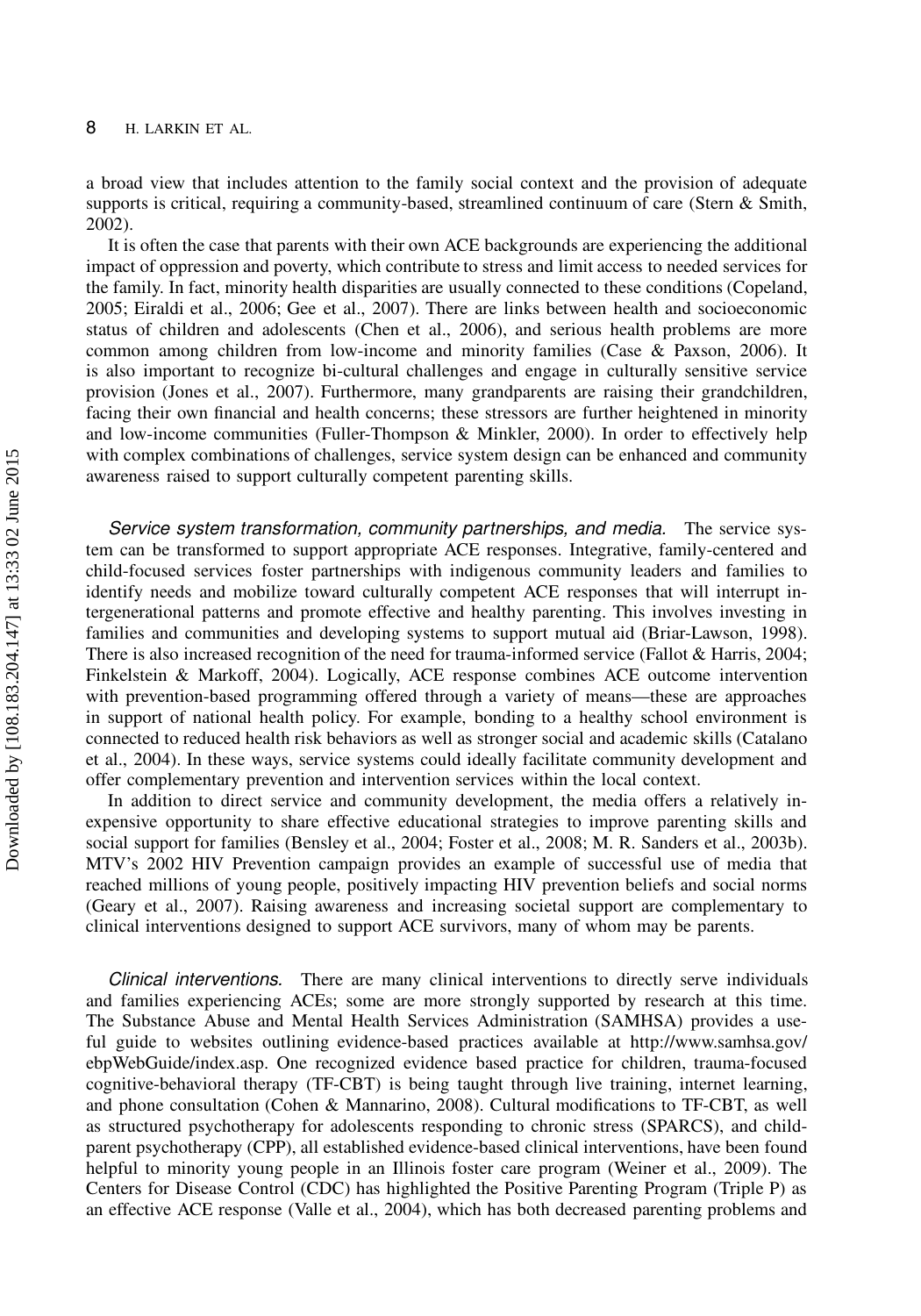improved children's behavior (Bor et al., 2002; Sanders et al., 2003a, 2003b; M. R. Sanders et al., 2007; Thomas & Zimmer-Gembeck, 2007).

Other emerging practices guided by theory and supported by basic science or pilot studies call for further intervention research. Imagery rescripting teaches clients to modify intrusive imagery of past traumas to engender a sense of self-efficacy and safety (Blakley, 2009). Mindfulness training reduces psychological and physiological correlates of the stress response (Ditto et al., 2006; Grossman et al., 2004; Marcus et al., 2003; Ortner et al., 2007). Mindfulness meditation has been successfully employed in the treatment of anxiety disorders (Kabat-Zinn et al., 1992) and has helped prevent relapse of depressive symptoms (Teasdale et al., 2000). A recent randomized trial by Garland et al. (2010) identifies effects of mindfulness training on heart rate variability recovery from stress-primed alcohol cues (one allostatic marker) among alcohol dependent adults with trauma histories. Integrative Restoration (iREST), a meditative and deep relaxation practice designed to calm the nervous system and release negative emotions, has reduced post-traumatic stress symptoms among soldiers at Walter Reed Army Medical Center (WRAMC; Money et al., 2008).

Aligned with a conceptual appreciation of bodily coping responses to stress, social work practitioners are increasingly exploring body-oriented interventions, seeking out research partnerships to evaluate the effectiveness of these approaches. Practitioners have sought to explain the legitimacy of Somatic Experiencing (SE; Levine, 1997), as well as the acu-point tapping techniques (Feinstein, 2010; Lane, 2009) known as Thought Field Therapy (TFT; Bray, 2006; Callahan, 2000; Pignotti, 2007) and the Emotional Freedom Techniques (EFT; Craig, 2008; Flint et al., 2006) by pointing to neuroscience research and polyvagal theory (Perry, 1999; Porges, 2001, 2007, 2008; Sahar et al., 2001; van der Kolk, 2003, 2004, 2007), though clear linkages have yet to be established by researchers. Also, while there is a need for more rigorous intervention research in each of these areas, uncontrolled research designs have found Somatic Experiencing (SE) to promote resilience and decrease post-traumatic stress symptoms among social service providers who are disaster survivors (Leitch et al., 2009) as well as Indian tsunami survivors (Parker et al., 2008). A randomized controlled trial (Church et al., 2013) and small quasi-experimental pilot studies suggest that EFT holds promise for treatment of post-traumatic stress disorder (Church, 2010; Church et al., 2009).

A case study of the Committee on the Shelterless (COTS), an award winning homeless service agency in Petaluma, CA, provides an example of explicitly ACE-informed programming that has drawn together best practices within the context of intentionally developed social networks that support resilience and recovery (Larkin et al., 2012). This integrated approach to helping homeless people calls for comprehensive evaluation research, applicable to a variety of ACEinformed social service programs (Larkin et al., in press). While many social work interventions are relevant to ACE response, there is a need for more explicitly ACE-informed research on a variety of prevention and intervention activities, including associated policies and service delivery systems, which can be complementary to one another in promoting resilience and recovery from ACEs. In addition, it will be useful to evaluate whether specifically ACE-informed prevention and intervention does, in fact, improve health and save societal costs.

#### HEALTHY CITIZENS SAVE SOCIETAL COSTS

If effective social work activities are associated with disease prevention and overall health, this suggests that social work services may lead to societal cost-savings (Larkin & Records, 2007). However, just as there is a need for explicitly ACE-informed social work prevention and intervention research, there is also a need for empirical cost-effectiveness research on these activities. The cost savings associated with human capital development (Heckman & Krueger,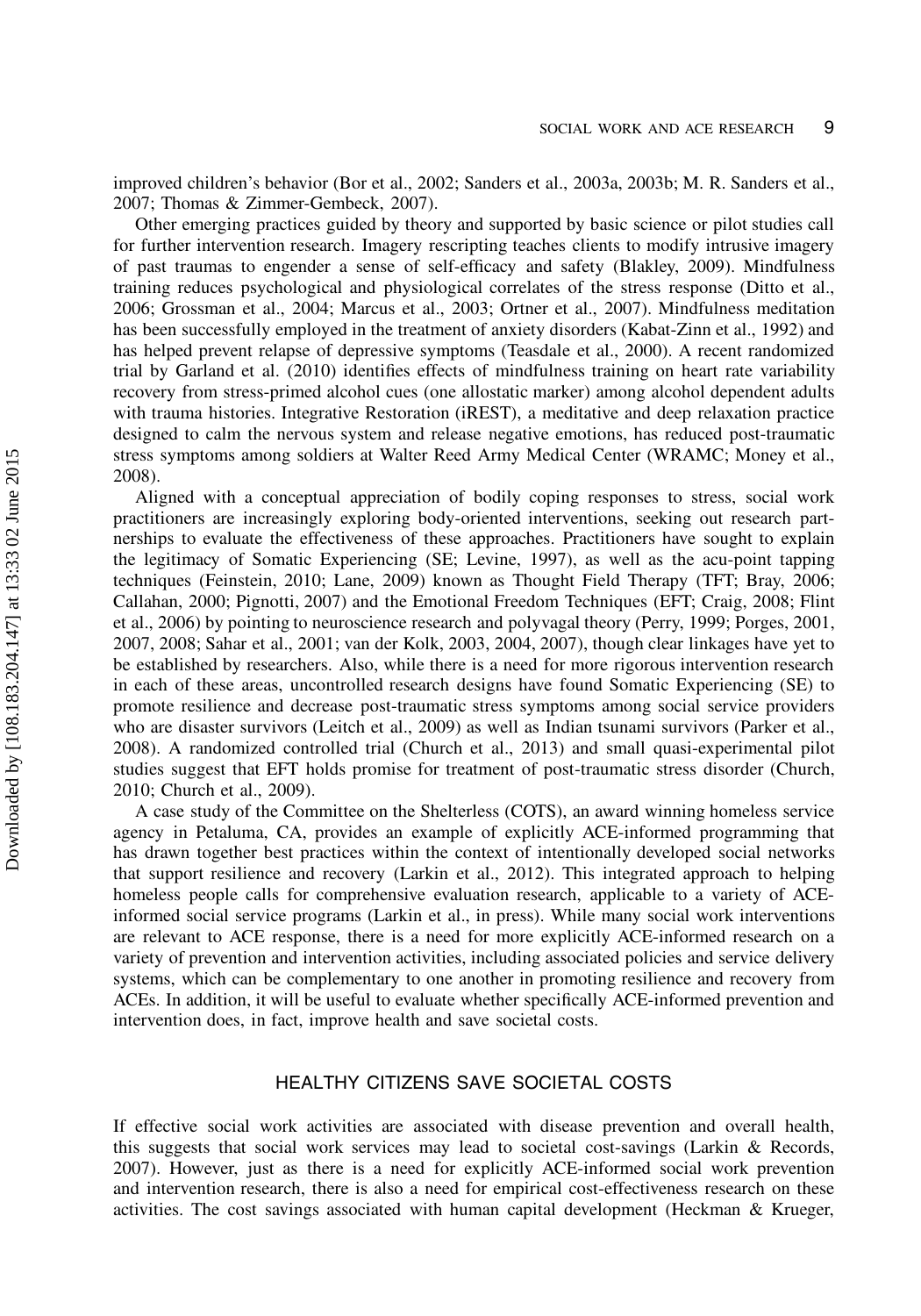2003) supports the idea that effective social work practices contributing to health are a worthwhile investment.

The concept of human capital helps to explain the profitability of protecting children from adverse experiences and fostering development within the context of healthy environments and supportive relationships. A number of studies have already identified noteworthy returns from early intervention programs for disadvantaged children (Heckman & Krueger, 2003; Karoly et al., 2005). For example, one study by the 2000 Nobelist in Economics, James Heckman, found that by the time a child was 27 years old, there was a return of \$5.70 on each dollar spent in childhood, with further returns over time. In addition to these individual returns, society is saved the expense of programs created to intervene with costly effects of adverse childhood experiences, and other members of society gain from more constructive social relations. Families, schools, and other systems all contribute to human capital development (Heckman & Krueger, 2003; Karoly et al., 2005). If ACE prevention and intervention develops human capital, there are probably high payoffs associated with effective social work response strategies. This is worthy of attention from policymakers and social workers, calling for action.

# POLICY ADVOCACY IMPLICATIONS AND NEXT STEPS

The ACE Study connects social work activities to national health policy through social work's evident role in health promotion and disease prevention. The following steps are recommended to social workers and policymakers to enhance national health outcomes: (a) Utilize the biopsychosocial perspective to appreciate the interactions of human development, cognitive appraisal, and physiological processes within the context of culture and systems, integrating medical ACE research with social science research; (b) Utilize ACE Study findings to point to the need for ACE prevention and intervention in reaching Healthy People 2020 goals; (c) Draw upon social science research to inform comprehensive ACE response strategies that mobilize protective factors and resilience, highlighting effective family support and culturally relevant parenting services; (d) Integrate services and develop post-disciplinary team ACE responses to streamline and increase service access (especially among disadvantaged communities), evaluating the policies and programs coordinating these activities; (e) Support local communities in promoting culturally competent parenting skills; (f) Mobilize the media to raise awareness of ACEs, positive parenting, and parenting supports on a population-wide basis; (g) Pursue ACE-informed clinical intervention, community development, prevention, and services research; and (h) Partner with economists to analyze cost-savings associated with ACE-informed social work prevention and intervention.

# **CONCLUSION**

The ACE Study usefully demonstrates the relationship of effective social work services to overall health and well-being for the nation. In addition to raising awareness of the generally hidden problem of adverse childhood experiences and their costs, it will be important to specify widely those solutions that lead to healthier developmental environments for children. Social workers can connect policymakers, program directors, professionals, and community members to transform service delivery systems in support of comprehensive ACE response that mobilizes protective factors and resilience. This includes mechanisms that promote community partnerships for positive parenting, enhance family support, and increase access to effective treatments. Simultaneously, use of media can increase societal impact. Social work researchers continue to play a crucial role in furthering knowledge through existing and emerging prospective research studies on risk and resilience and bringing forth present and developing knowledge on prevention and intervention.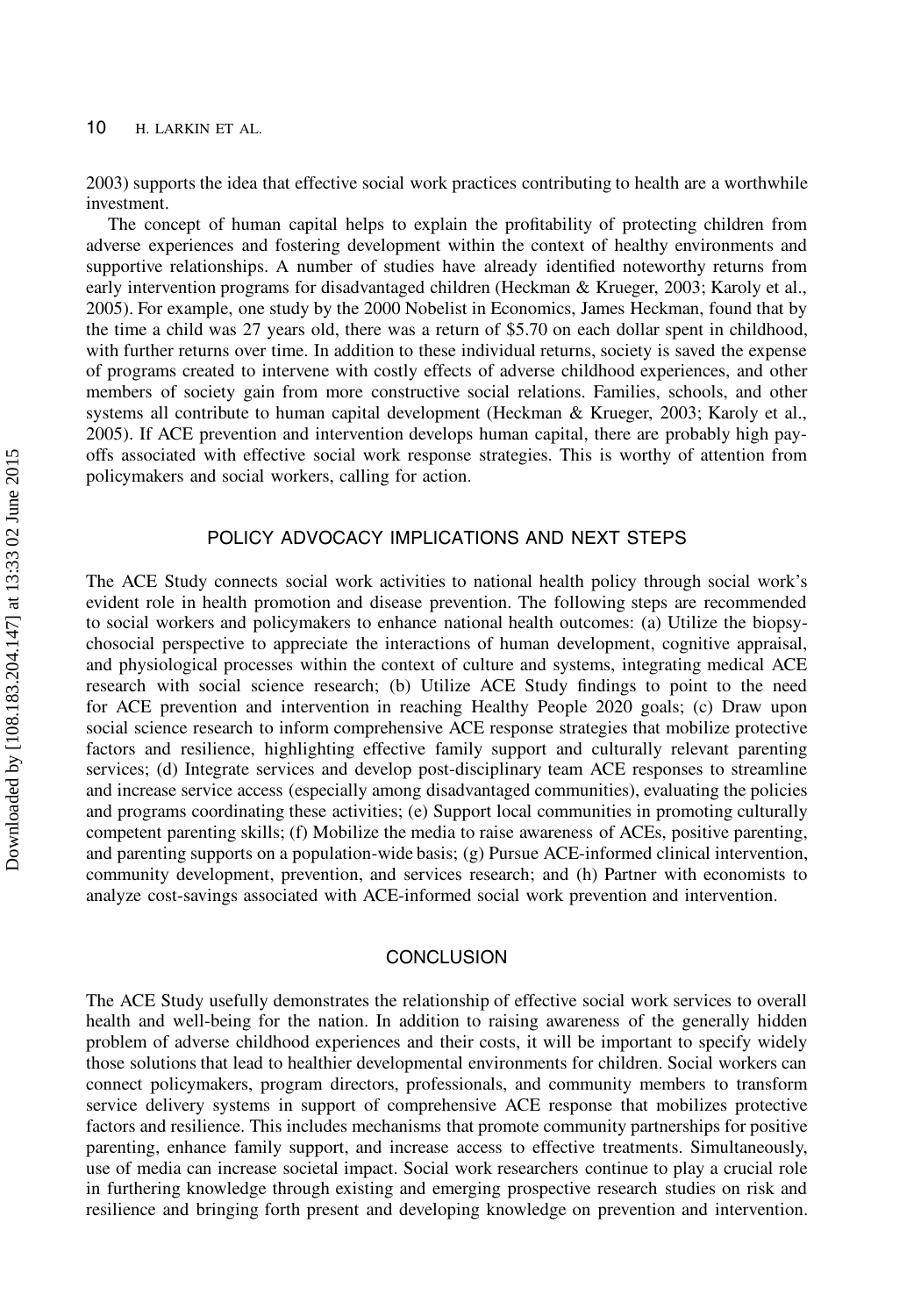There is a need for ACE-specific clinical intervention and prevention research that attends to mind-body processes contributing to health, ACE-informed community development and services research, and evaluation of ACE-informed policies and programs. Investments in effective ACE prevention and intervention are likely to save notable human and economic costs, calling for partnerships with economists.

# **REFERENCES**

- Afifi, T. O., MacMillan, H., Cox, B. J., Amundson, G. J., Stein, M. B., & Sareen, J. (2009). Mental health correlates of intimate partner violence in marital relationships in a nationally representative sample of males and females. Journal of Interpersonal Violence, 24(8), 1398–1417.
- Anctil, T. M., McCubbin, L. D., Obrien, K., & Pecora, P. (2007). An evaluation of recovery factors for foster care alumni with physical or psychiatric impairments: Predictors of psychological outcomes. Children and Youth Services Review, 29(8), 1021–1034.
- Anda, R. F., Brown, D. W., Felitti, V. J., Bremmer, J. D., Dube, S. R., & Giles, W. H. (2007). Adverse childhood experiences and prescribed psychotropic medication in adults. American Journal of Preventative Medicine, 32(5), 389–394.
- Anda, R. F., Croft, J. B., Felitti, V. J., Nordenberg, D., Giles, W. H., Williamson, D. F., & Giovino, G. A. (1999). Adverse childhood experiences and smoking during adolescence and adulthood. Journal of the American Medical Association, 282(17), 1652–1658.
- Asscher, J. J., Hermanns, J., Dekovic, M., & Reitz, E. (2007). Predicting the effectiveness of the home-start parenting support program. Children and Youth Services Review, 29(2), 247–263.
- Bensley, L., Ruggles, D., Simmons, K. W., Harris, C., Williams, K., Putvin, T., & Allen, M. (2004). General population norms about child abuse and neglect and associations with childhood experiences. Child Abuse & Neglect, 28(12), 1321–1337.
- Blakley, T. L. (2009). Triggers, flashbacks, and fantasia: Intrusive death imagery following homicide loss. Illness, Crisis, & Loss, 17(1), 23–27.
- Bor, W., Sanders, M. R., & Markie-Dadds, C. (2002). The effects of the triple P positive parenting program on preschool children with co-occurring disruptive behavior and attentional/hyperactive difficulties. Journal of Abnormal Psychology, 30(6), 571–587.
- Bray, R. L. (2006). Thought field therapy: Working through traumatic stress without the overwhelming responses. Journal of Aggression, Maltreatment, & Trauma, 12(1/2), 103–123.
- Briar-Lawson, K. (1998). Capacity building for integrated family-centered practice. Social Work, 43, 539–549.
- Brown, D. W., Anda, R. F., Felitti, V. J., Edwards, V. J., Malarcher, A. M., Croft, J. B., & Giles, W. H. (2010). Adverse childhood experiences are associated with the risk of lung cancer: A prospective cohort study. BMC Public Health, 10(20). Retrieved from http://www.biomedcentral.com/1471-2458/10/20
- Bunting, L. (2004). Parenting programmes: The best available evidence. Child Care in Practice, 10(4), 327–343.
- Callahan, R. (2000). Tapping the healer within. New York, NY: McGraw-Hill.
- Carlson, B. E. (2006). Best practices in the treatment of substance-abusing women in the child welfare system. Journal of Social Work Practice in the Addictions, 6(3), 97–115.
- Carlson, B. E., McNutt, L., & Choi, D. Y. (2003). Childhood and adult abuse among women in primary health care: Effects on mental health. Journal of Interpersonal Violence, 18(8), 924–941.
- Case, A., & Paxson, C. (2006). Children's health & social mobility. The Future of Children, 16(2), 151–173.
- Catalano, R. F., Haggerty, K. P., Oesterle, S., Fleming, C. B., & Hawkins, D. (2004). The importance of bonding to school for healthy development: Findings from the social development research group. Journal of School Health, 74(7), 252–261.
- Chaffin, M., Bonner, B., & Hill, R. (2001). Family preservation and family support programs: Child maltreatment outcomes across client risk levels and program types, Child Abuse & Neglect, 25(10), 1269–1289.
- Chapman, D. P., Whitfield, C. L., Felitti, V. J., Dube, S. R., Edwards, V. J., & Anda, R. F. (2004). Adverse childhood experiences and the risk of depressive disorders in adulthood. Journal of Affective Disorders, 82(2), 217–225.
- Chen, E., Martin, A. D., & Matthews, K. A. (2006). Socioeconomic status and health: Do gradients differ within childhood and adolescence? Social Science and Medicine, 62(9), 2161–2170.
- Church, D. (2010). The treatment of combat trauma in veterans using EFT (Emotional Freedom Techniques): A pilot protocol. Traumatology, 15(1), 153-160.
- Church, D., Geronilla, L., & Dinter, I. (2009). Psychological symptom change in veterans after six sessions of emotional freedom techniques (EFT): An observational study. Wholistic Healing Publications, 9(1). Retrieved from https://s3. amazonaws.com/eft-academic-articles/marshall.pdf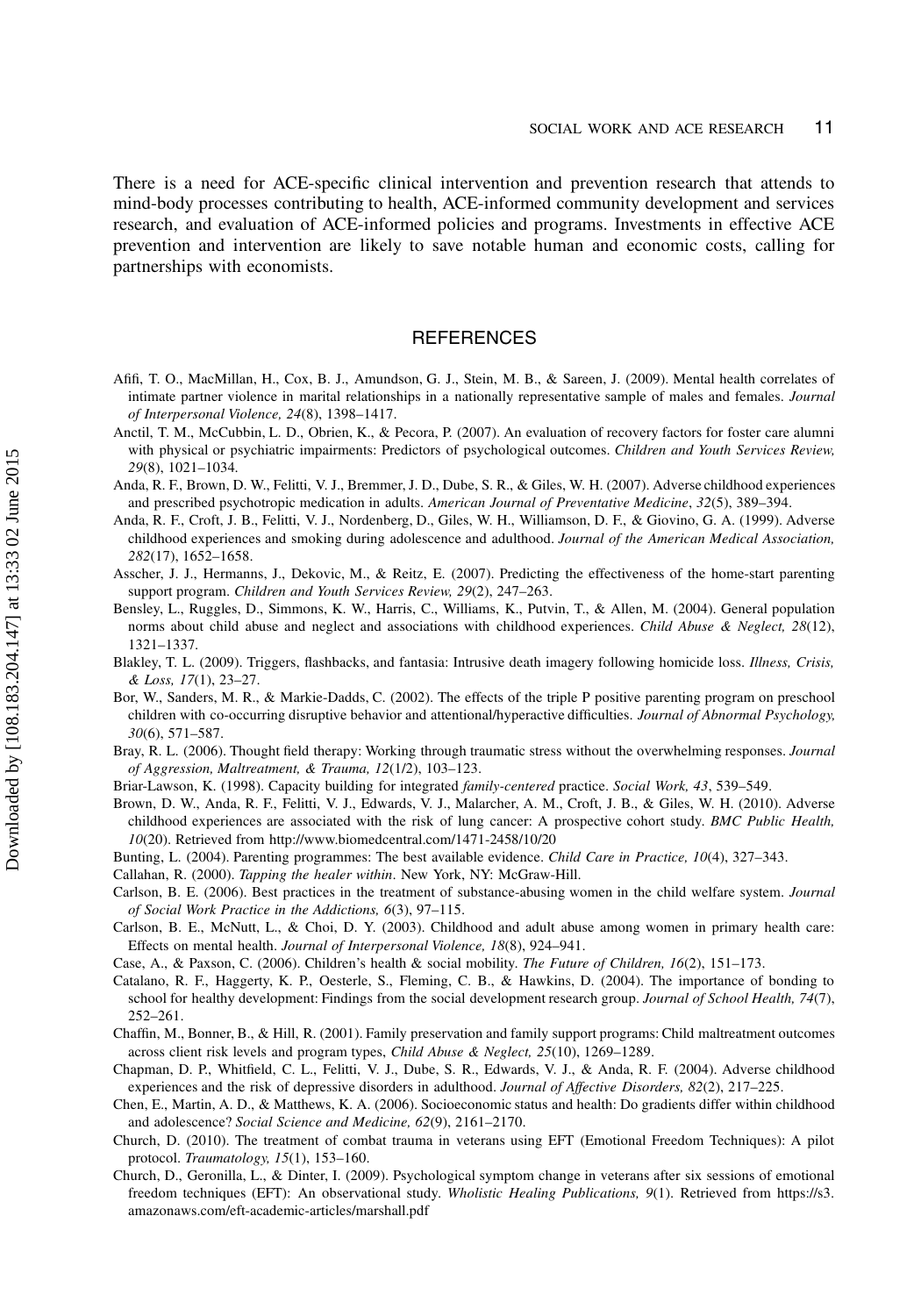- Church, D., Hawk, C., Books, A., Toukohleto, O., Wren, M., Dinter, I., & Stein, P. (2013). Psychological trauma symptom improvement in veterans using EFT (Emotional Freedom Techniques): A randomized controlled trial. Journal of Nervous and Mental Disease, 201, 153–160.
- Cohen, J., & Mannarino, A. P. (2008). Disseminating and implementing trauma-focused CBT in community settings. Trauma, Violence, & Abuse: A Review Journal, 9(4), 214–226.
- Copeland, V. C. (2005). African Americans: Disparities in health care access and utilization. Health and Social Work, 30(3), 265–270.
- Craig, G. (2008). The EFT manual. Santa Rosa, CA: Energy Psychology Press.
- Cuevas, C. A., Finkelhor, D., Ormrod, R., & Turner, H. (2009). Psychiatric diagnosis as a risk marker for victimization in a national sample of children. Journal of Interpersonal Violence, 24(4), 636–652.
- Curry, N. E. (1986). The feeling child: Affective development reconsidered. New York, NY: The Haworth Press.
- Dagenais, C., Begin, J., Bouchard, C., & Fortin, D. (2004). Impact of intensive family support programs: A synthesis of evaluation studies. Children and Youth Services Review, 26(3), 249–263.
- Delgado, B. M., & Ford, L. (1998). Parental perceptions of child development among low-income Mexican American families. Journal of Child & Family Studies, 7, 469-481.
- Ditto, B., Eclache, M., & Goldman, N. (2006). Short-term autonomic and cardiovascular effects of mindfulness body scan meditation. Annals of Behavioral Medicine: A publication of the Society of Behavioral Medicine, 32(3), 227–234.
- Dong, M., Anda, R. F., Felitti, V. J., Dube, S. R., Williamson, D. F., Thompson, T. J., Loo, C. M., & Giles, W. H. (2004). The interrelatedness of multiple forms of childhood abuse, neglect, and household dysfunction. Child Abuse & Neglect, 28, 771–784.
- Dong, M., Dube, S. R., Felitti, V. J., Giles, W. H., & Anda, R. F. (2003). Adverse childhood experiences and self-reported liver disease: New insights into the causal pathway. Archives of Internal Medicine, 163, 1949–1956.
- Dong, M., Giles, W. H., Felitti, V. J., Dube, S. R., Williams, J. E., Chapman, D. P., & Anda, R. F. (2004). Insights into causal pathways for ischemic heart disease: Adverse childhood experiences study. Circulation, 110(13), 1761–1766.
- Dube, S. R., Anda, R. F., Felitti, V. J., Chapman, D. P., Williamson, D. F., & Giles, W. H. (2001). Childhood abuse, household dysfunction, and the risk of attempted suicide throughout the life span: Findings from the Adverse Childhood Experiences Study. Journal of the American Medical Association, 286(24), 3089–3096.
- Dube, S. R., Anda, R. F., Felitti, V. J., Edwards, V. J., & Croft, J. B. (2002). Adverse childhood experiences and personal alcohol abuse as an adult. Addictive Behaviors, 27, 713–725.
- Edwards, V. J., Anda, R. F., Gu, D., Dube, S. R., & Felitti, V. J. (2007). Adverse childhood experiences and smoking persistence in adults with smoking-related symptoms and illness. Permanente Journal, 11, 5–7.
- Eiraldi, R. B., Mazzuca, L. B., Clarke, A. T., & Power, T. J. (2006). Service utilization among ethnic minority children with ADHD: A model of help-seeking behavior. Administration and Policy in Mental Health, 33(5), 607-622.
- Fallot, R. D., & Harris, M. (2004). Integrated trauma services teams for women survivors with alcohol and other drug problems and co-occurring mental disorders. Alcoholism Treatment Quarterly, 22(3/4), 181-199.
- Feinstein, D. (2010). Rapid treatment of PTSD: Why psychological exposure with acupoint tapping may be effective. Psychotherapy Theory, Research, Practice, and Training, 47(3), 385–402.
- Felitti, V. J., Anda, R. F., Nordenberg, D., Williamson, D. F., Spitz, A. M., Edwards, V., ... Marks, J. S. (1998). Relationship of childhood abuse and household dysfunction to many of the leading causes of death in adults. The Adverse Childhood Experiences (ACE) Study. American Journal of Preventive Medicine, 14(4), 354–364.
- Finkelhor, D. (2009). The prevention of childhood sexual abuse. The Future of Children, 19(2), 169–194.
- Finkelhor, D., Ormrod, R. K., & Turner, H. A. (2007). The developmental epidemiology of childhood victimization. Journal of Interpersonal Violence, 24(5), 711–731.
- Finkelstein, N., & Markoff, L. S. (2004). The Women Embracing Life and Living Well (WELL) Project: Using the relational model to develop integrated systems of care for women with alcohol/drug use and mental health disorders with histories of violence. Alcoholism Treatment Quarterly, 22(3/4), 63–80.
- Fischer, R. L. (2003). School-based family support: Evidence from an exploratory field study. Families in Society, 84(3), 339–347.
- Fletcher, J. M. (2009). Childhood mistreatment and adolescent and young adult depression. Social Science & Medicine, 68(5), 799–806.
- Flint, G. A., Lammers, W., & Mitnick, D. G. (2006). Emotional freedom techniques: A safe treatment intervention for many trauma based issues. Journal of Aggression, Maltreatment, & Trauma, 12(1/2), 125–150.
- Foster, M. E., Prinz, R. J., Sanders, M. R., & Shapiro, C. J. (2008). The costs of a public health infrastructure for delivering parenting and family support. Children and Youth Services Review, 30(5), 493-501.
- Frederick, J., & Goddard, C. (2008). Living on an island: Consequences of childhood abuse attachment disruption and adversity in later life. Child and Family Social Work, 13(3), 300–310.
- Fuller-Thompson, E., & Minkler, M. (2000). Housing issues and realities facing grandparent caregivers who are renters. The Gerontologist, 43(1), 92–98.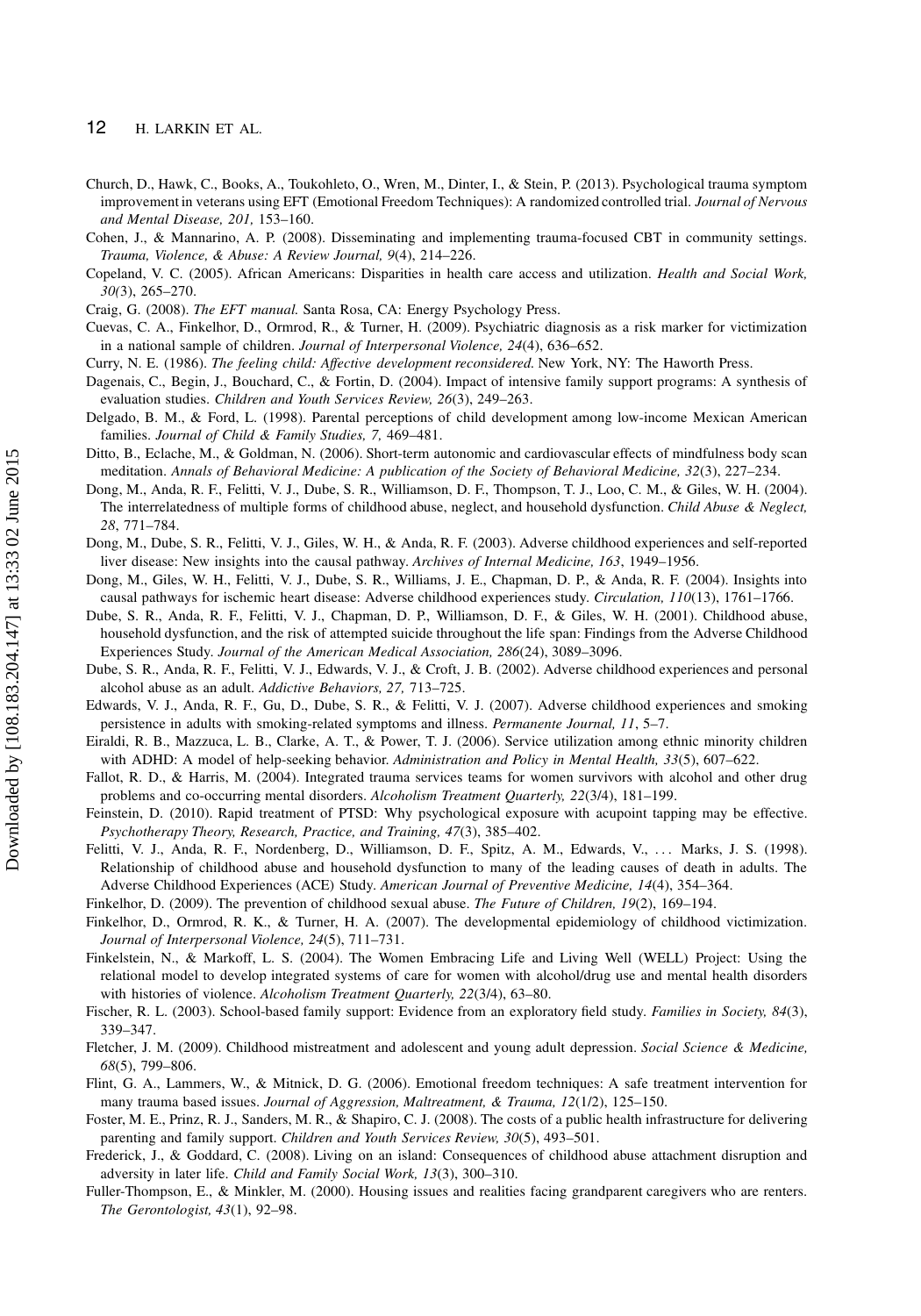- Garland, E. L., Boettiger, C. A., & Howard, M. O. (2011). Targeting cognitive-affective mechanisms in stress-precipitated alcohol dependence: An integrated, biopsychosocial model of allostasis, automaticity, and addiction. Medical Hypotheses, 76, 745–754.
- Garland, E. L., Gaylord, S. A., Boettinger, C. A., & Howard, M. O. (2010). Mindfulness training modifies cognitive, affective, and physiological mechanisms implicated in alcohol dependence: Results of a randomized controlled pilot trial. Journal of Psychoactive Drugs, 42(2), 177–192.
- Geary, C. W., Burke, H. M., Castelnau, L., Neupane, S., Sail, Y. B., Wong, E., & Tucker, H. T. (2007). MTV's "Staying Alive" global campaign promoted interpersonal communication about HIV and positive beliefs about HIV prevention. AIDS Education and Prevention, 19(1), 51–67.
- Gee, G. C., Spencer, M., Chen, J., Yip, T., & Takeuchi, D. T. (2007). The association between self-reported racial discrimination and 12-month DSM-IV mental disorders among Asian Americans nationwide. Social Science and Medicine, 64(10), 1984–1996.
- Geeraert, L., Van Den Noortgate, W., Grietens, H., & Ongheana, P. (2004). The effects of early risk for prevention programs for families with young children at risk for physical child abuse and neglect: A meta-analysis. Child Maltreatment, 9(3), 277–291.
- Green, S. E. (2001). Grandma's hands: Parental perceptions of the importance of grandparents as secondary caregivers in families of children with disabilities. International Journal of Aging and Human Development, 53(1), 11-33.
- Grossman, P., Niemann, L., Schmidt, S., & Walach, H. (2004). Mindfulness-based stress reduction and health benefits: A meta-analysis. Journal of Psychosomatic Research, 57, 35–43.
- Hardy, F., & Darlington, Y. (2008). What parents value from formal support services in the context of identified child abuse. Child and Family Social Work, 13(3), 252–261.
- Heckman, J. J., & Krueger, A. B. (Eds.). (2003). Inequality in America: What role for human capital policies? Cambridge, MA: MIT Press.
- Henderson, N. (2003). Hard-wired to bounce back. Prevention Researcher, 10, 5–7.
- Herrenkohl, T. I., Sousa, C., Tajima, E. A., Herrenkohl, R. C., & Moylan, C. A. (2008). Intersection of child abuse and children's exposure to domestic violence. Trauma, Violence, & Abuse: A Review Journal, 9(2), 84–99.
- Hodson, C., Newcomb, M. D., Locke, T. F., & Goodyear, R. K. (2006). Childhood adversity, poly-substance use, disordered eating in adolescent Latinas: Mediated and indirect paths in a community sample. Child Abuse and Neglect, 30(9), 1017– 1036.
- Holt, M. K., Finkelhor, D., & Kantor, G. K. (2007). Multiple victimization experiences of urban elementary students: Associations with psychosocial functioning and academic performance. Child Abuse & Neglect, 31(5), 503–515.
- Holt, S., Buckley, H., & Whelan, S. (2008). The impact of exposure to domestic violence on children and young people: A review of the literature. Child Abuse and Neglect, 32(8), 797–810.
- Ireys, H. T., Chernoff, R., Stein, R. E. K., DeVet, K. A., & Silver, E. J. (2001). Outcomes of community-based family-tofamily support: Lessons learned from a decade of randomized trials. Children's Services: Social Policy, Research, and Practice, 4(4), 203–216.
- Iwaniec, D., Larkin, E., & Higgins, S. (2006). Research review: Risk and resilience in case of emotional abuse. Child and Family Social Work, 11(1), 73–82.
- Johnson-Reid, M., Drake, B., & Kohl, P. L. (2009). Is the overrepresentation of the poor child in welfare caseloads due to bias or need? Children and Youth Services Review, 31(3), 422–427.
- Jones, L. V., Hardiman, E. R., & Carpenter, J. (2007). Mental health recovery: A strengths based approach to culturally relevant services for African Americans. Journal of Human Behavior and in the Social Environment, 15(2/3), 251–269.
- Johnson, R., Kotch, J. B., Catellier, D. J., Winsor, J. R., Dufort, V., Hunter, W., & Amaya-Jackson, L. (2002). Adverse behavior and emotional outcomes from child abuse and witnessed violence. Child Maltreatment, 7(3), 179–186.
- Jonzon, E., & Lindblad, F. (2006). Risk factors and protective factors in relation to subjective health among adult female victims of child sexual abuse. Child Abuse & Neglect, 30(2), 127–143.
- Kabat-Zinn, J., Massion, A. O., Kristeller, J., Peterson, L. G., Fletcher, K. E., Pbert, L., ... Santorelli, S. F. (1992). Effectiveness of a meditation-based stress reduction program in the treatment of anxiety disorders. American Journal of Psychiatry, 149(7), 936–943.
- Karoly, L. A., Kilburn, J. R., & Cannon, M. S. (2005). Early childhood interventions: Proven results, future promise. Santa Monica, CA: RAND Corporation.
- Kendall-Tackett, K. (2002). The health effects of childhood abuse: Four pathways by which abuse can influence health. Child Abuse & Neglect, 26(6/7), 715–729.
- Kerr, M., Black, M., & Krishnakumar, A. (2000). Failure-to-thrive, maltreatment and development of 6 year old children form low income, urban families: A cumulative risk model. Child Abuse & Neglect, 24(5), 587–598.
- Kim Jung, M., Tajima, E. A., Herrenkohl, T. I., & Huang, B. (2009). Early childhood maltreatment, runaway youths, and risk of delinquency and victimization in adolescence: A mediation model. Social Work Research, 33(1), 19–28.
- Kirk, R. H. (2003). Family support: Rhe roles of early years. Children and Society, 17(2), 85–99.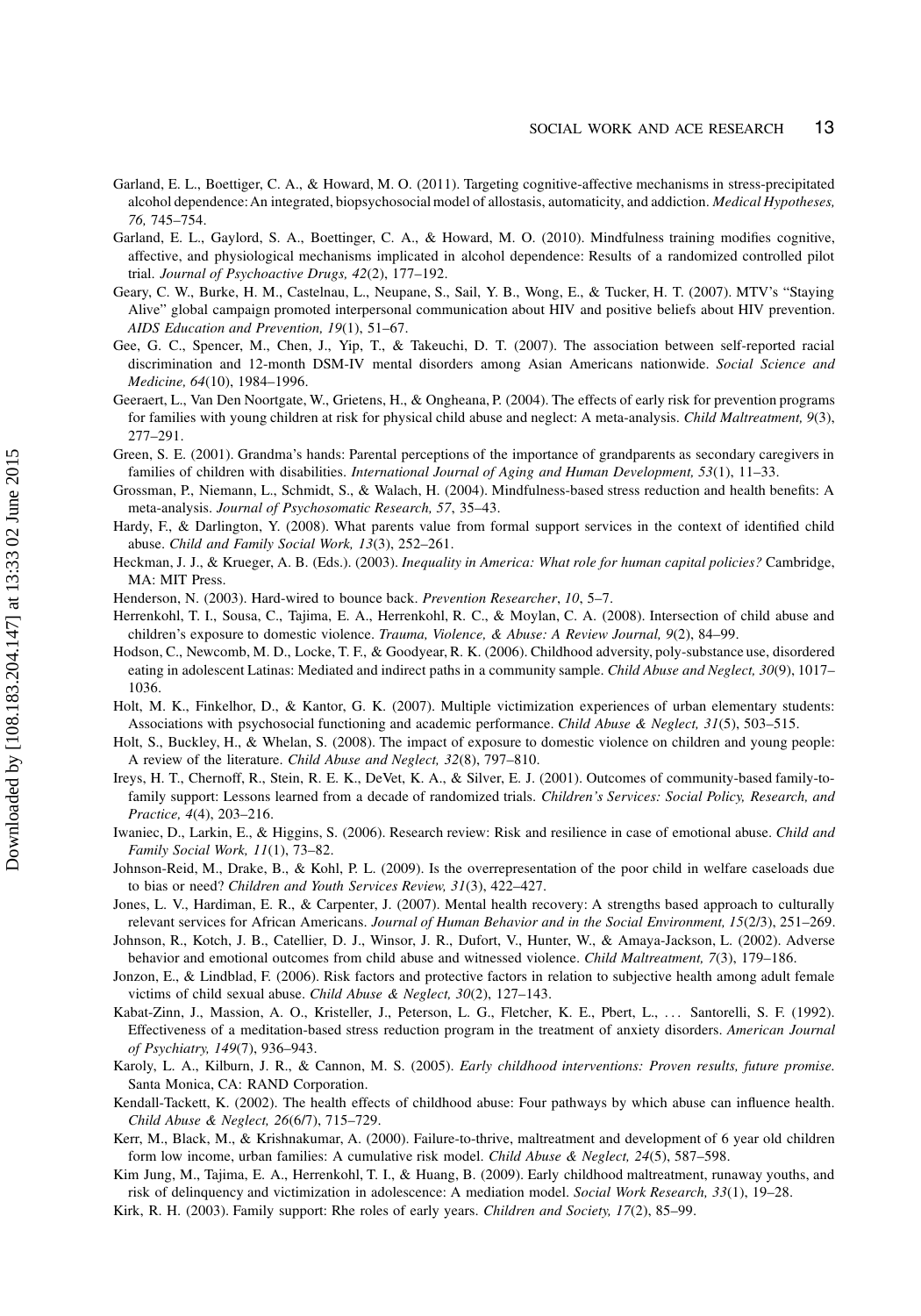- Lane, J. R. (2009). The neurochemistry of counter-conditioning: Acupressure desensitization in psychotherapy. *Energy* Psychology, 1(1), 31–44.
- Lansford, J. E., Miller-Johnson, S., Berlin., L. J., Dodge, K. A., Bates, J. E., & Petite, G. S. (2007). Early physical abuse and later violent delinquency: A prospective longitudinal study. Child Maltreatment, 12(3), 233–245.
- Larkin, H. (2006). Social work as an integral profession. AOAL: The Journal of Integral Theory and Practice, 1(2), 320–350.
- Larkin, H. (2008). Lifespan: Childhood/school age. In T. Mizrahi & L. E. Davis (Eds.), Encyclopedia of social work (20th ed.). Oxford, UK: Oxford University Press.
- Larkin, H., Beckos, B., & Martin, E. (in press). Applied integral methodological pluralism: Designing comprehensive social services program evaluation. In S. Esbjorn-Hargens (Ed.), *Enacting an Integral Future*. Albany: SUNY Press.
- Larkin, H., Beckos, B., & Shields, J. (2012). Mobilizing resilience and recovery in response to adverse childhood experiences (ACE): A restorative integrative support (RIS) case. Journal of Prevention & Intervention in the Community, 40(4), 335–346.
- Larkin, H., & Records, J. (2007). Adverse childhood experiences: Overview, response strategy, and integral theory perspective. AQAL: The Journal of Integral Theory and Practice, 2(3), 1–25.
- Lazarus, R., & Folkman, S. (1984). Stress, appraisal and coping. New York, NY: Springer.
- Leitch, L. M., Vanslyke, J., & Allen, M. (2009). Somatic experiencing treatment with social service workers following hurricanes Katrina and Rita. Social Work, 54(1), 9-18.
- Levine, P. A. (1997). Waking the tiger. Berkley, CA: North Atlantic Books.
- Marcus, M. T., Fine, M., Moeller, F. G., Kahn, M. M., Pitts, K., Swank, P. R., & Liehr, P. (2003). Change in stress levels following mindfulness-based stress reduction in a therapeutic community. Addictive Disorders and Their Treatment, 2, 63–68.
- Marshall, P. J., & Fox, N. A. (2006). The development of social engagement: Neurobiological perspectives. New York, NY: Oxford University Press.
- McEwen, B. S. (1998). Protective and damaging effects of stress mediators. New England Journal of Medicine, 338, 171–179.
- McEwen, B., & Seeman, T. (2009). Allostatic load and allostasis. In Research: Allostatic load notebook. Retrieved from http://www.macses.ucsf.edu/research/allostatic/allostatic.php
- McNutt, L. A., Carlson, B. E., Persaud, M., & Postmus, J. (2002). Cumulative abuse experiences, physical health and health behaviors. Annals of Epidemiology, 12, 123-130.
- Mersky, J. P., & Reynolds, A. J. (2007). Child maltreatment and violent delinquency: Disentangling main effects and subgroup effects. Child Maltreatment, 12(3), 246–258.
- Money, N., Fritts, M., Miller, R., Gore, K., & Engel, C. (2008, May 14). Integrative restoration as an adjunctive therapy for post-traumatic stress disorder. Paper presented at the Celebrating Excellence in Research Symposium, Uniformed Services University, Bethesda, MD.
- National Association of Social Workers. (2008). Code of ethics. Washington, DC: NASW Press.
- Noll, J. G., Trickett, P. K., William, W., & Putnam, F. W. (2009). The cumulative burden borne by offspring whose mothers were sexually abused as children: Descriptive results from a multigenerational study. Journal of Interpersonal Violence, 24(3), 424–449.
- Olson, S. L., & Sameroff, A. J. (Eds.). (2009). Biopsychosocial regulatory processes in the development of childhood behavioral problems. New York, NY: Cambridge University Press.
- Ortner, C. N. M., Kilner, S. J., & Zelazo, P. D. (2007). Mindfulness meditation and reduced emotional interference on a cognitive task. Motivation and Emotion, 31, 271–283.
- Parker, C., Doctor, R. M., & Selvam, R. (2008). Somatic therapy treatment effects with tsunami survivors. Traumatology,  $14(3)$ , 1-10.
- Perry, B. D. (1999). Memories of fear: How the brain stores and retrieves physiologic states, feelings, behaviors, and thoughts from traumatic events. In J. Goodwin & R. Attias (Eds.), Splintered reflections: Images of the body in trauma (pp. 9–66). New York, NY: Basic Books.
- Piaget, J. (1972). The psychology of the child. New York, NY: Basic Books.
- Pignotti, M. (2007). Thought field therapy. Research on Social Work Practice, 17(3), 392–407.
- Porges, S. W. (2001). The polyvagal theory: Phylogenetic substrates of a social nervous system. International Journal of Psychophysiology, 42, 123–146.
- Porges, S. W. (2007). The polyvagal perspective. Biological Psychology, 74, 116-143.
- Porges, S. W. (2008). Adaptive and maladaptive responses to traumatic events: A polyvagal perspective. Keynote address at The First Annual Somatic Experiencing Conference, October, Berkeley, CA.
- Ramos, B. M., & Carlson, B. E. (2004). Lifetime abuse and mental distress among English speaking Latinas. Afifilia, 19(3), 239–256.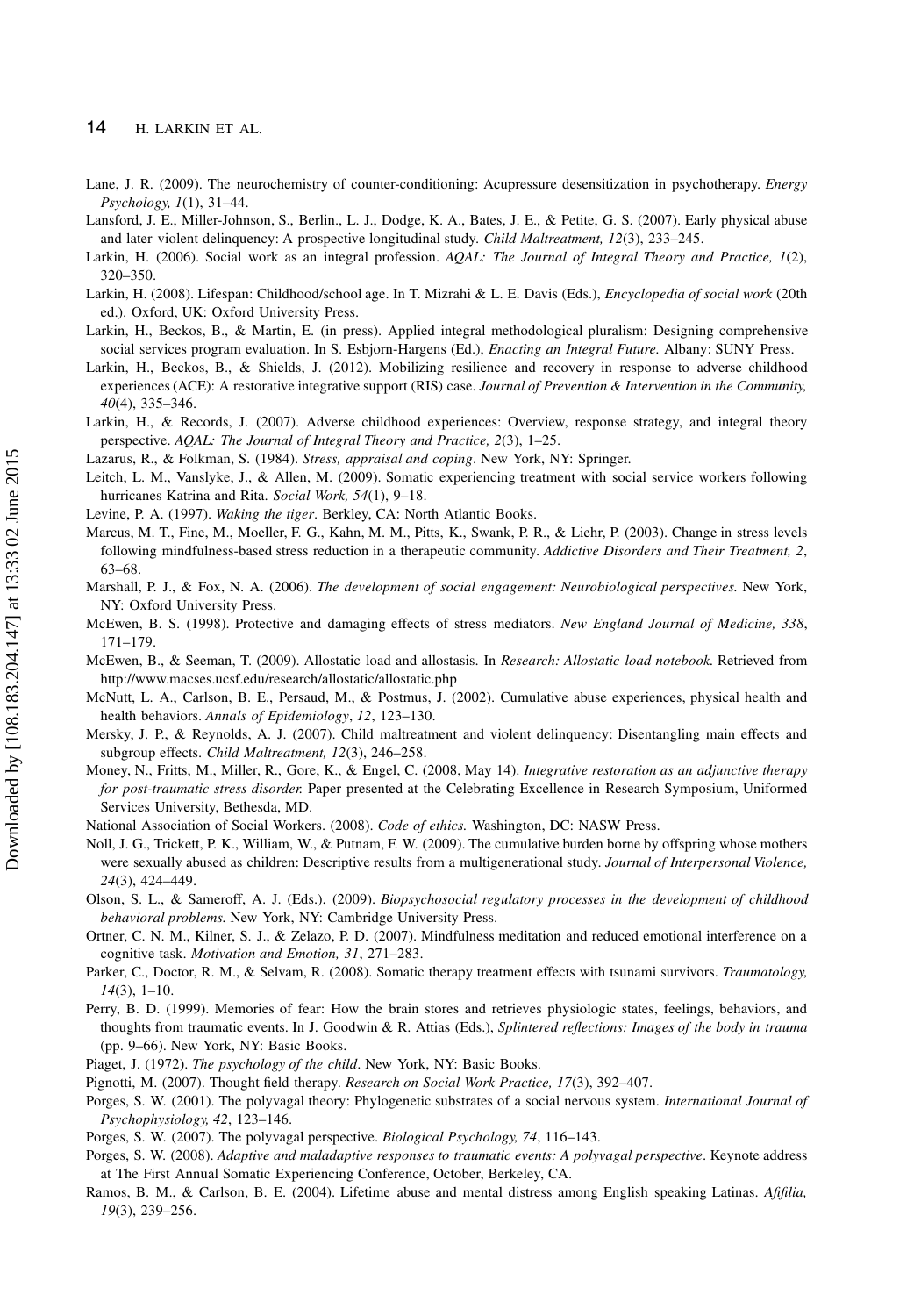- Ramos, B. M., Carlson, B. E., & Mcnutt, L. (2004). Lifetime abuse, mental health and African American women. Journal of Family Violence, 19(3), 153–164.
- Sahar, T., Shalev, A. Y., & Porges, S. W. (2001). Vagal modulation of responses to mental challenge in post-traumatic stress disorder. Biological Psychiatry, 49, 637–643.
- Sanders, M. R., Bor, W., & Morawska, A. (2007). Maintenance of treatment gains: A comparison of enhanced, standard, and self-directed triple P positive parenting program. Journal of Abnormal Child Psychology, 35, 983–998.
- Sanders, M. R., Cann, W., & Markie-Dadds, C. (2003a). The Triple P-Positive Parenting Program: A universal populationlevel approach to the prevention of child abuse. Child Abuse Review, 12(3), 155–171.
- Sanders, M. R., Cann, W., & Markie-Dadds, C. (2003b). Why a universal population-level approach to the prevention of child abuse is essential. Child Abuse Review, 12(3), 145–154.
- Sanders, R., & Roach, G. (2007). Closing the gap? The effectiveness of referred access family support. Child and Family Social Work, 12(2), 161–171.
- Shen, A. C. (2009). Self-esteem of young adults experiencing interparental violence and child physical maltreatment: Parental and peer relationships as mediators. Journal of Interpersonal Violence, 24(5), 770–794.
- Silverman, A., & Gelles, R. J. (2001). The double whammy revisited: The impact of exposure to domestic violence and being a victim of parent to child violence. Indian Journal of Social Work, 62(3), 305–327.
- Smith, B., & Mogro-Wilson, C. (2007). Multi-level influences on the practice of inter-agency collaboration in child welfare and substance abuse treatment. Children and Youth Services Review, 29(5), 545–556.
- Smith, C., & Carlson, B. E. (1997). Stress, coping, and resilience in children and youth. Social Service Review, 71(2), 231–256.
- Smith, T., Oliver, M. N. I., & Innocenti, M. S (2001). Parenting stress with families of children with disabilities. American Journal of Orthopsychiatry, 71(2), 257–271.
- Springer, K. W. (2009). Childhood physical abuse and midlife physical health: Testing a multi-pathway life course model. Social Science and Medicine, 69(1), 138–146.
- Springer, K. W., Sheridan, J., Kuo, D., & Carnes, M. (2007). Long term physical and mental health consequences of childhood physical abuse: Results from a large population-based sample of men and women. Child Abuse & Neglect, 31(5), 517–530.
- Sterling, P., & Eyer, J. (1988). Allostasis: A new paradigm to explain arousal pathology. In S. Fisher & J. Reason (Eds.), Handbook of life stress, cognition and health (pp. 629–649). New York, NY: John Wiley & Sons.
- Stern, S. B., & Smith, C. A. (1999). Reciprocal relationships between antisocial behavior and parenting: Implications for delinquency intervention. Families in Society, 80, 169–181.
- Stern, S. B., & Smith, C. A. (2002). Understanding the role of the family in adolescent and delinquent behavior: Recommendations for research-based interventions. Directions in Clinical and Counseling Psychology, 14, 39–54.
- Substance Abuse and Mental Health Services Administration. (2010). Evidence-based practice website guide. Retrieved from http://www.samhsa.gov/ebpWebGuide/index.asp
- Teasdale, J. D., Segal, Z. V., Williams, J. M. G., Ridgway, V. A., Soulsby, J. M., & Lau, M. A. (2000). Prevention of relapse/recurrence in major depression by mindfulness-based cognitive therapy. Journal of Consulting and Clinical Psychology, 68(4), 615–623.
- Thomas, R., & Zimmer-Gembeck, M. J. (2007). Behavioral outcomes of parent-child interaction therapy and triple Ppositive parenting program: A review and meta-analysis. Journal of Abnormal Child Psychology, 35, 475–495.
- Trask, B. S., Taliaferro, J. D., Wilder, M., & Jabbar-Bey, R. (2005). Emerging trends: Holistic comprehensive family support programs. Journal of Family Social Work, 9(2), 67–93.
- Turner, H. A., Finkelhor, D., & Ormrod, R. (2006). The effect of lifetime victimization on the mental health of children and adolescents. Social Science and Medicine, 62(1), 13–27.
- Tyler, S., Allison, K., & Winslor, A. (2006) Child neglect: Developmental consequence, interventions and policy implications. Child and Youth Care Forum, 35(1), 1–20.
- U. S. Department of Health and Human Services. (2013). Healthy People Policy. Retrieved from http://www.healthypeople. gov/HP2020/advisory/PhaseI/sec4.htm#\_Toc211942921
- Valle, L. A., Whitaker, D. J., Lutzker, J. R., Filene, J. H., Wyatt, J. M., Cephas, K. C., & Hoover, D. M. (2006). Using evidence based parenting programs to advance CDC efforts in child maltreatment prevention, research brief—2004. Retrieved from http://www.ncjrs.gov/App/Publications/abstract.aspx?ID=233014.
- van der Kolk, B. A. (2003). The neurobiology of childhood trauma and stress. Child and Adolescent Psychiatric Clinics of North America, 12(2), 292–317.
- van der Kolk, B. (2004, May). The brain meets energy psychology. Keynote address at the Sixth Annual Energy Psychology Conference, Phoenix, AZ.
- van der Kolk, B. A. (2008, October). Trauma and memory. Keynote address at The First Annual Somatic Experiencing Conference, Berkeley, CA.